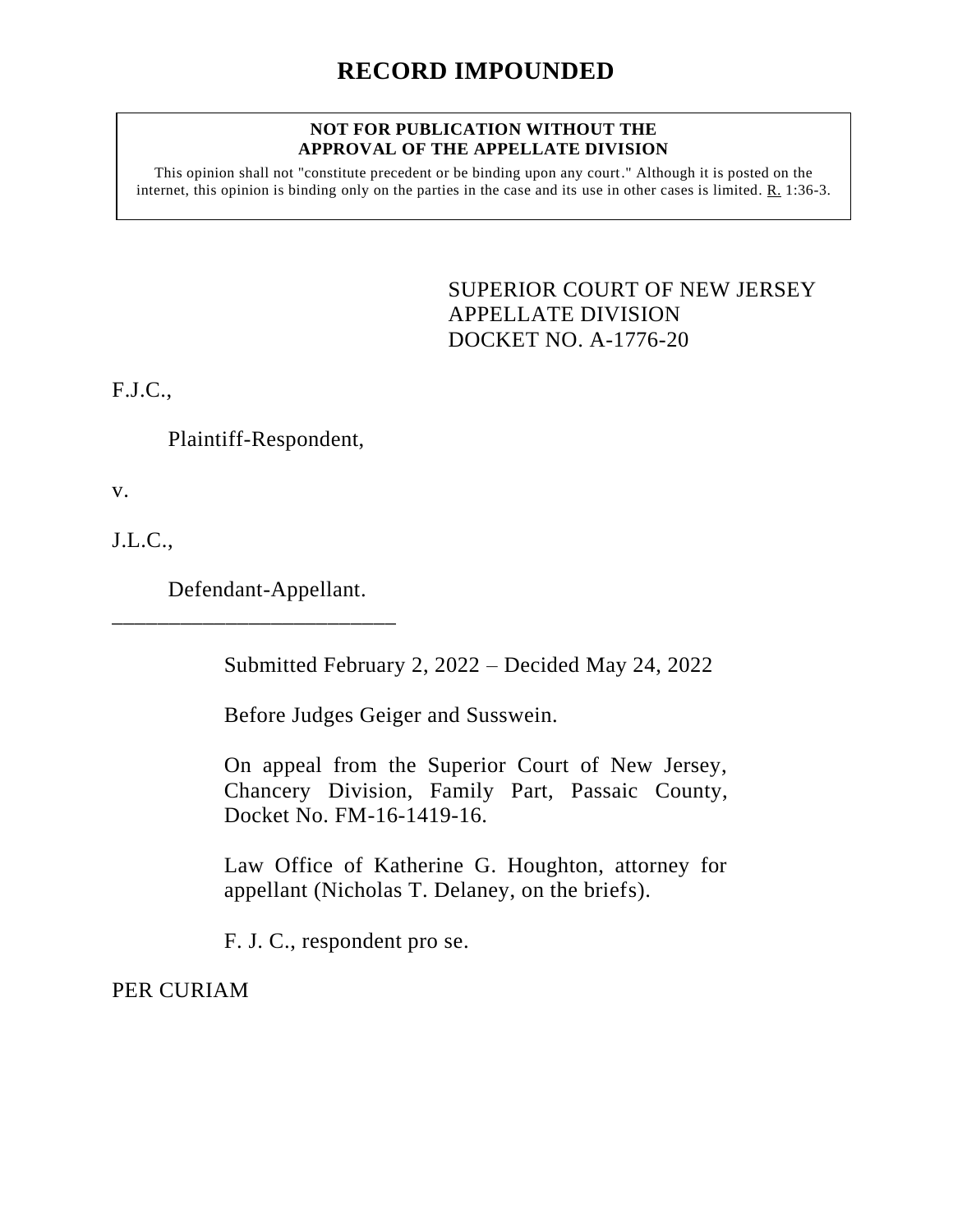This appeal arises from contentious and protracted divorce proceedings.<sup>1</sup> The matter returns to us after we previously remanded for the trial court to re evaluate whether to award counsel fees. We held in our prior opinion that the trial court had failed to adequately analyze several relevant factors. We also remanded on the issue of whether to award appellate counsel fees. On remand, the trial court again denied defendant's request for counsel fees for services rendered at the trial level, and also denied defendant's request for attorney fees for services rendered at the appellate level. Defendant appeals from those decisions, arguing that the trial court did not follow our instructions and once again abused its discretion. After carefully reviewing the trial court's latest findings in view of our prior decision and the governing legal principles, we affirm.

### I.

We presume the parties are familiar with the relevant facts and procedural history leading up to our November 18, 2020 decision. Those circumstances are spelled out in our prior opinion and need not be repeated here. F.J.C. v. J.L.C., No. A-5007-18 (App. Div. Nov. 18, 2020) (slip op. at 2–10). We focus instead on the trial court's January 15, 2021 oral decision denying counsel fees at the

<sup>&</sup>lt;sup>1</sup> The record in this case is impounded. <u>R.</u> 1:38-3(f)(4).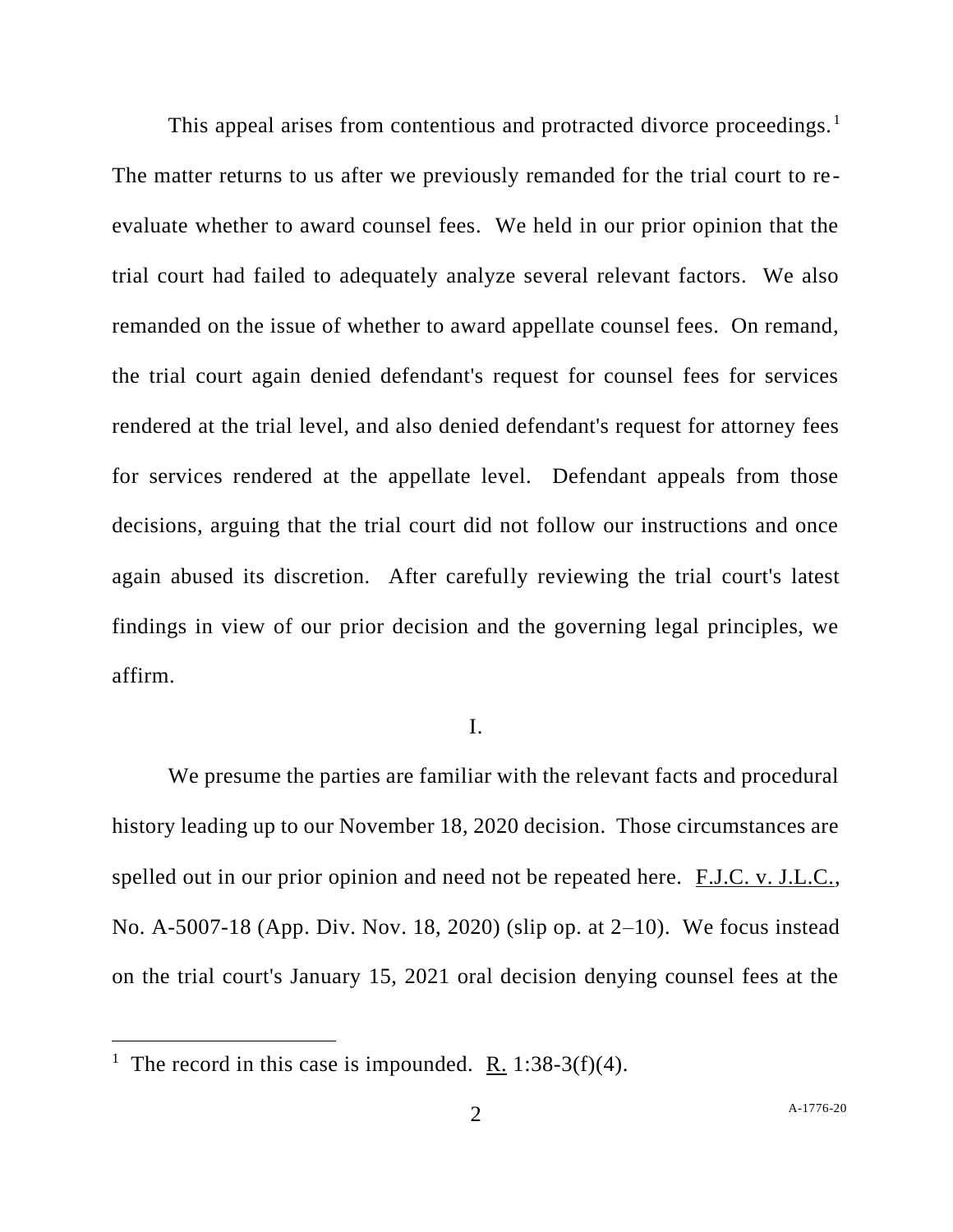trial level and its March 4, 2021 decision denying counsel fees at the appellate level.

We summarize the trial court's findings on remand with respect to the nine factors listed in Rule 5:3-5(c):

As to factor one (financial circumstances of the parties), the trial court made similar findings to those it had made in its initial June 4, 2019 order. The parties agreed that plaintiff earned an annual salary of \$125,000 in 2017 and that defendant's income would be imputed to be \$40,000. Additionally, once the Final Judgment of Divorce (FJOD) was entered, plaintiff was to make a lump sum, non-taxable payment of \$35,000 to defendant. The trial court determined that "while the plaintiff's income [was] substantially higher than

. . . defendant's, his expenses [were] correspondingly higher." In making this finding, the trial court relied on evidence that (1) plaintiff purchased a home and borrowed additional funds to fulfill financial obligations under the FJOD and Marital Settlement Agreement (MSA); (2) defendant lived with her parents; and (3) plaintiff began representing himself because he could no longer afford his attorney's fees. The trial court concluded that "the parties['] financial circumstances appear[ed] to be relatively comparable. That is[,] they each had considerable debt and expenses when compared to their respective income."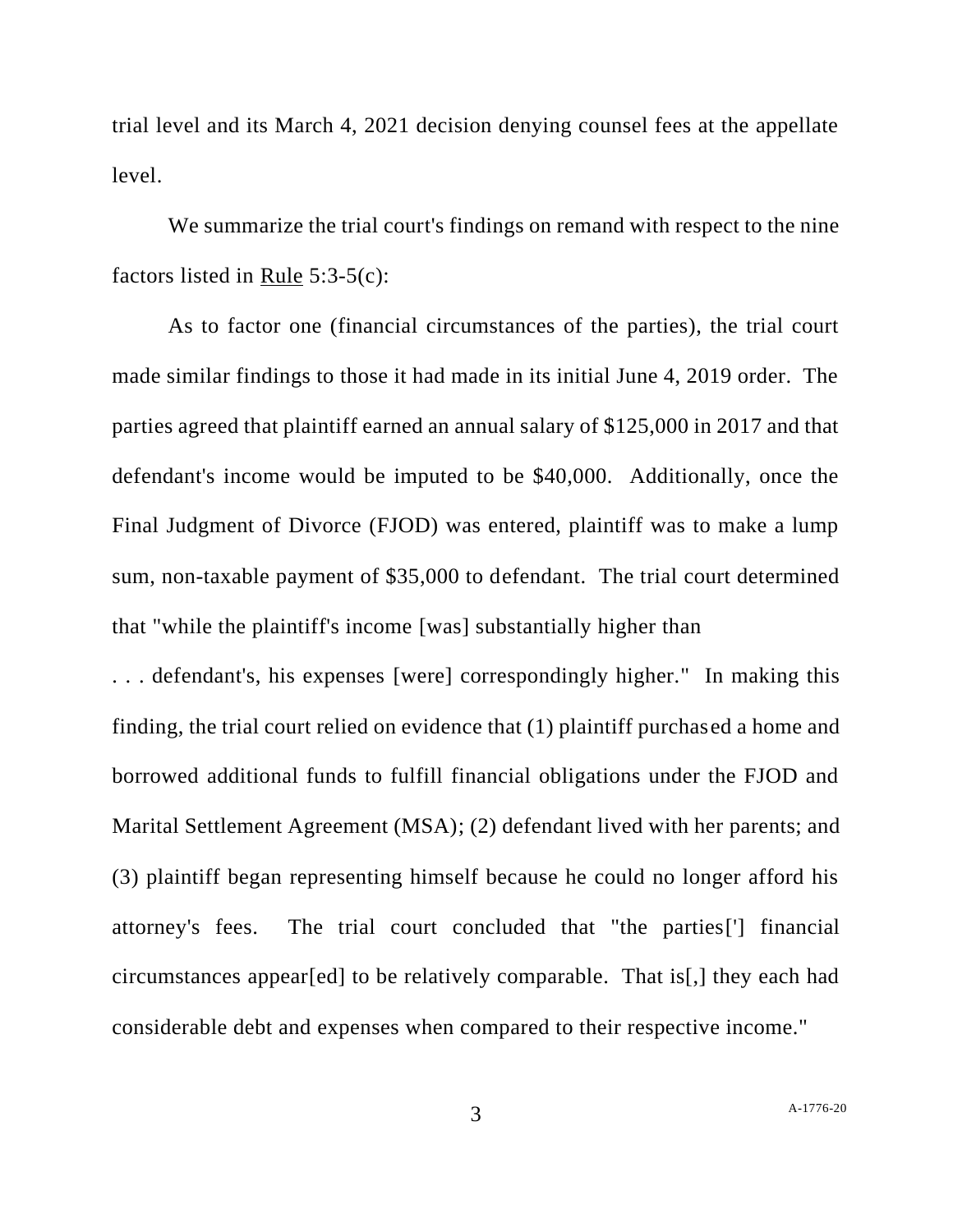As to factor two (ability of the parties to pay their own fees or contribute fees of the other party), the trial court again recognized the disparity between plaintiff's and defendant's respective incomes. However, the trial court reiterated that plaintiff has significantly higher expenses and could no longer pay his counsel fees, resulting in self-representation. Therefore, the trial court concluded that "[n]either party appear[ed] to be financially able to pay their own fees, much less to contribute to the fees of the other party."

As to factor three (the reasonableness and good faith of the parties), the trial court noted,

> Defendant argues in support of her motion for an award of attorneys['] fees that it was plaintiff's, quote, "spiteful," . . . conduct that unnecessarily prolonged this case and caused it to incur additional fees because plaintiff sought to be the parent of sole custody in bad faith.

> The defendant portrays plaintiff as having been unreasonable because he was opposed to unsupervised and equal parenting time for the children at a time when the defendant had completed [fifteen] months of rehabilitation for substance abuse. The defendant accused plaintiff of abusing steroids, of domestic violence, and of alienating her children from her. During the litigation defendant sought drug testing of the plaintiff, specifically, for steroid use and issued subpoenas to plaintiff's employer seeking information on whether plaintiff had ever been tested for steroids.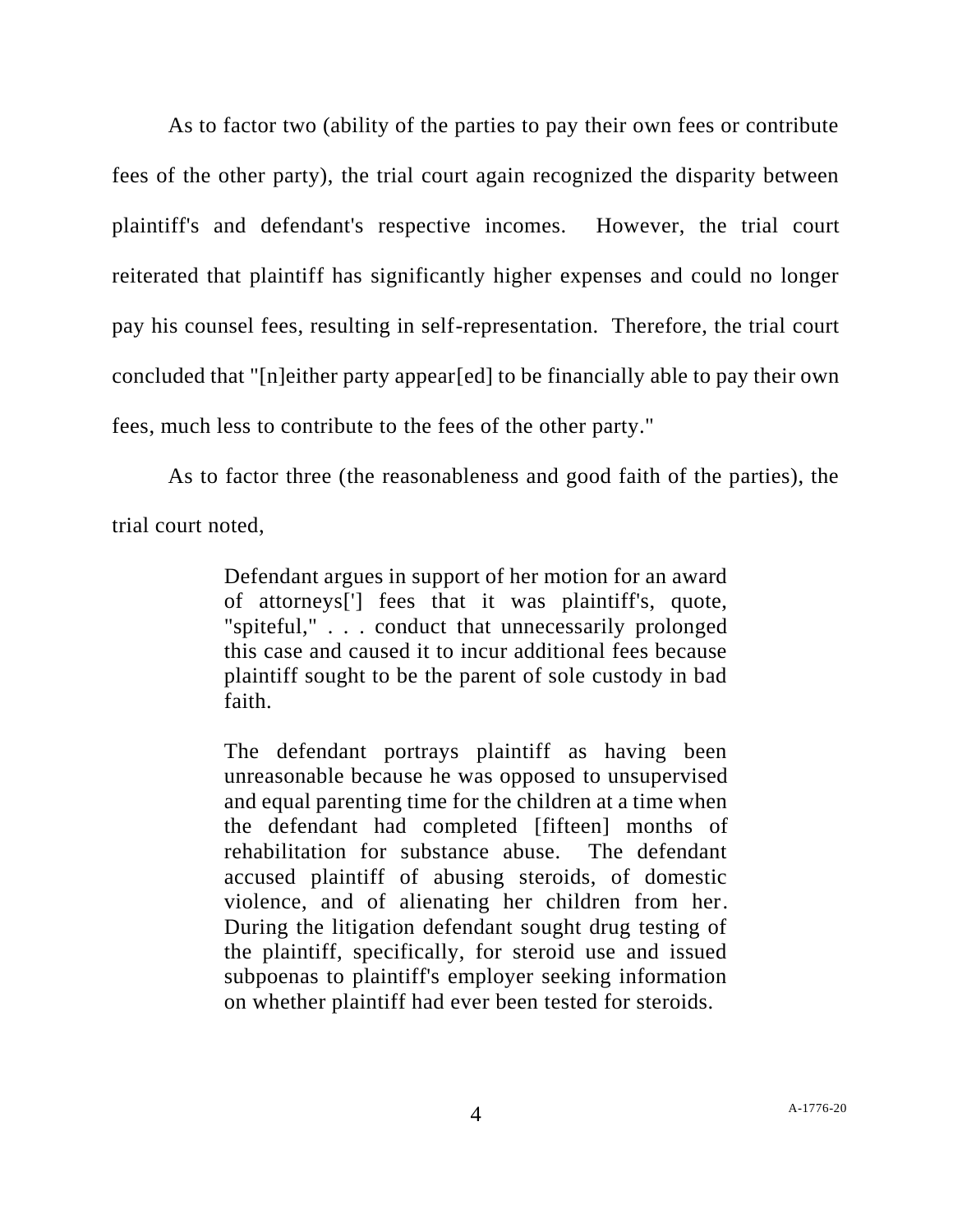In considering that information, the trial court found that plaintiff consented to submit to steroid testing on at least two occasions. The trial court also noted that defendant's "profoundly serious" allegations against plaintiff with respect to steroid abuse were never established. The trial court also rejected defendant's domestic violence claims because "there were never any restraining orders sought or granted to defendant. And . . . the only restraining order between the parties was granted to the plaintiff . . . ."

The trial court noted that the parties resolved most of the major issues in the MSA and that discovery issues had been resolved through case management orders. Furthermore, the matter was resolved through a voluntary settlement agreement. The court stressed that it "took no testimony and made no findings with respect to the parties' allegations and with respect to the positions each advanced throughout the litigation, or even as to the merits of the settlement agreement." The trial court explained, "[c]ourts look favorably upon such agreements because [their] consensual and voluntary nature allows divorced couples to reach accommodations, resolve their differences and assure stability in the post[-]divorce relationship." The trial court thus concluded with respect to factor three that the parties negotiated and resolved their differences without the need for a trial, and that neither party demonstrated bad faith. The court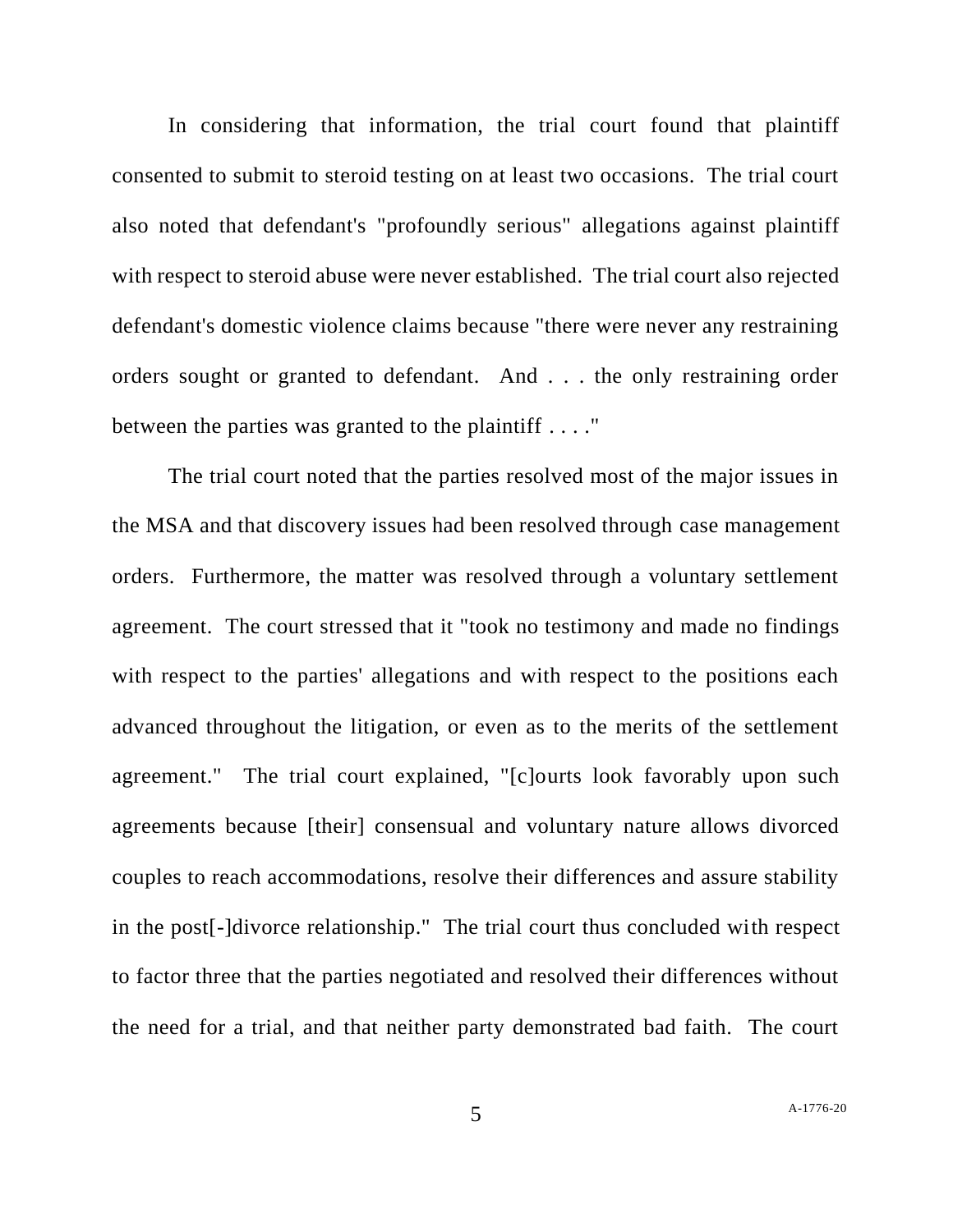explained, "[u]nfortunately, I again emphasize it was nothing more . . . than the parties' mutual distrust that played an intricate role in the proliferation of litigation in this matter."

As to factor four (extent of fees incurred by the parties), the trial court determined that defendant had incurred counsel fees in the amount of \$86,759.75. The trial court noted that plaintiff did not submit a certification of services but rather only a two-page invoice, reflecting an outstanding balance of \$68,955 in fees owed to plaintiff's former attorney. The trial court also recognized that plaintiff's total fees could have been more than defendant's fees but for the fact that he began representing himself in February 2018.

As to factor five (fees previously awarded), the trial court noted,

[w]hile attorneys['] fees and costs were granted to defendant on January 4th, 2019 and July 25th, 2019 by the Honorable Rudolph Filko, Presiding Judge of the Superior Court, on post judgment motions filed by the defendant to enforce litigant's rights pursuant to the [F]JOD[,] this factor does not weigh in favor of awarding fees to the defendant since the motion before this [c]ourt seeks attorneys['] fees or fees that were incurred prior to the entry of the judgment of divorce on May 15, 2018.

Furthermore, the trial court recognized that it had "reserved on both parties' requests for attorneys['] fees in August of 2017 based upon the parties' resolution of the steroid testing issue . . . and the parties' referral . . . to custody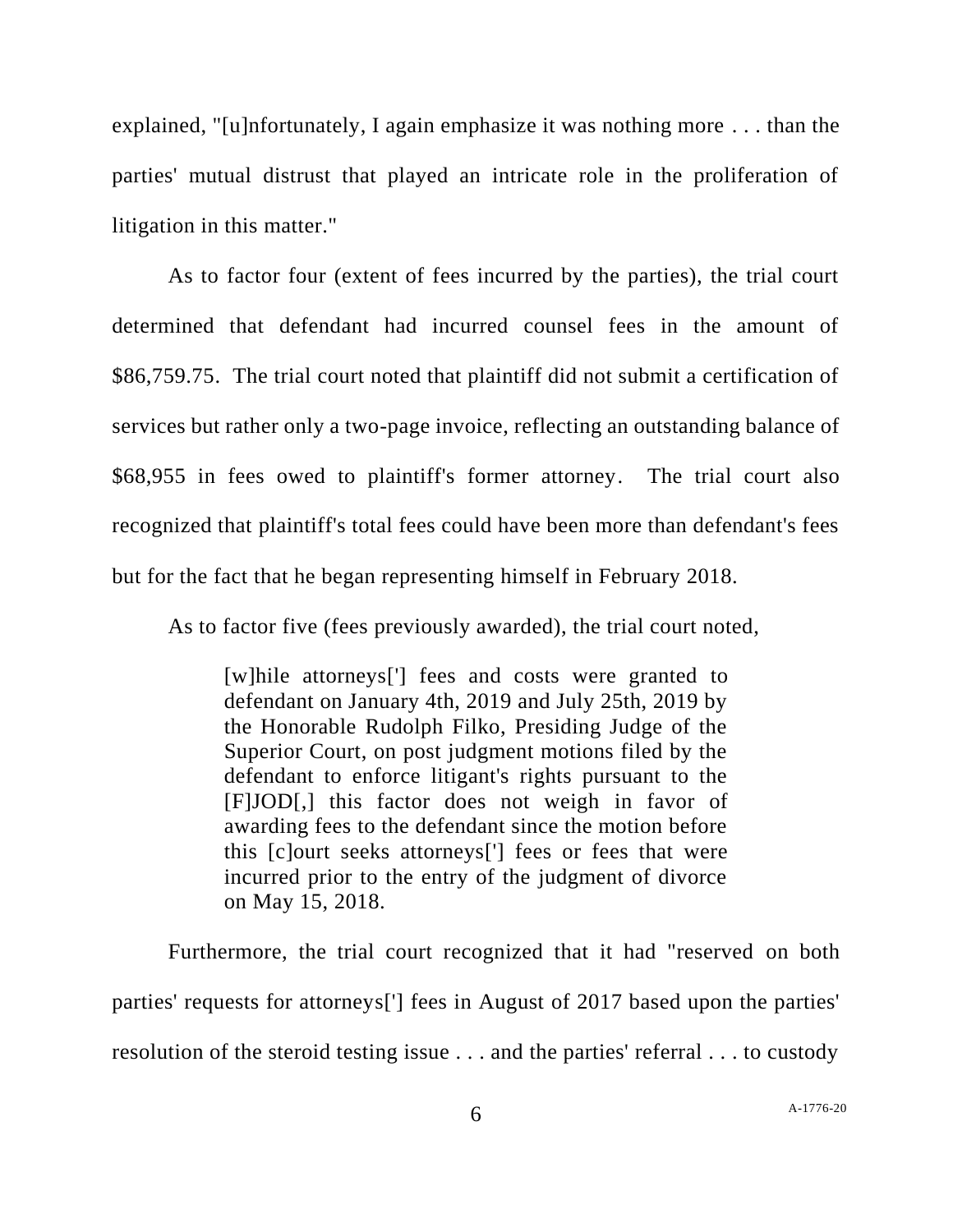parenting time mediation to resolve their issues." The trial court did not find any bad faith on the part of either party. Finally, the trial court noted that it "denied attorneys['] fees to plaintiff in its November 3rd, 2017 order."

As to factor six (amount of fees paid to counsel by each party), the trial court stated, "[d]efendant paid . . . \$21,362.50 toward her counsel fees. The amounts of counsel fees paid by plaintiff to his former counsel is unknown." This was the same finding that the trial court previously made.

As to factor seven (results obtained), the trial court referred to and incorporated by reference its discussion of factor three. The trial court added, "[s]ignificantly[,] resolution or finality was accomplished as a result of the parties' voluntary and good faith negotiations which resulted in the parties MSA that was incorporated into the [F]JOD dated May 15, 2018."

As to factor eight (the degree to which fees were incurred to enforce existing orders or to compel discovery), the trial court again referred to its discussion of factor three. Additionally, the trial court noted that

> other than defendant's application to enforce the restraints prohibiting both parties from posting their children's photos on social media that was denied on November 3rd, 2017[,] there were no other application[s] to enforce court orders as against either party.

7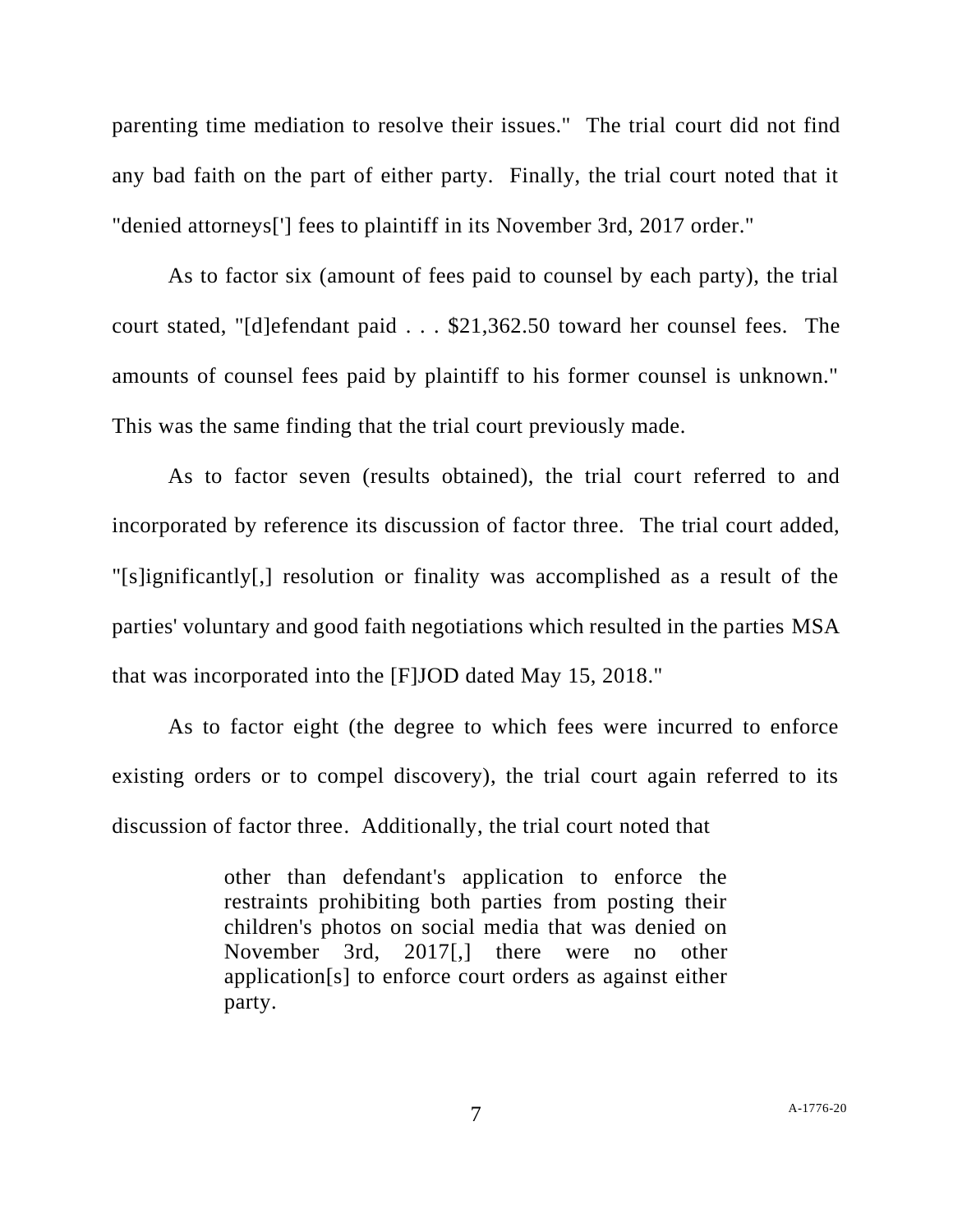Additionally, no discovery motions were ever made or granted to either party and all discovery issues were resolved by way of Case Management orders.

Finally, as to factor nine (any other factors bearing on the fairness of an award), the trial court reiterated its conclusion that there was no bad faith on the part of either party. Rather, the trial court "emphasize[d] that it was the high level of conflict between the parties and their understandable mutual mistrust of one another which caused the proliferation of the divorce litigation that centered primarily around their children."

Based on the foregoing analysis, the trial court denied defendant's request for counsel fees at the trial level. On March 4, 2021, the trial court also denied defendant's application for counsel fees associated with the appeal. The trial court explained it was doing so "for all the same reasons that were placed on the record on January 15, 2021." This appeal follows.

Defendant raises the following contentions for our consideration:

# POINT I

THE PANEL SHOULD REVERSE THE TRIAL COURT'S ORDER ON [JANUARY 15, 2021] BECAUSE THE FAMILY PART WAS OBLIGATED ON REMAND TO FOLLOW THE APPELLATE OPINION ON [NOVEMBER 18, 2020] FINDING THAT PLAINTIFF HAD IN BAD FAITH VIOLATED COURT ORDERS TO SUBMIT TO STEROID TESTING, WHETHER THE FAMILY PART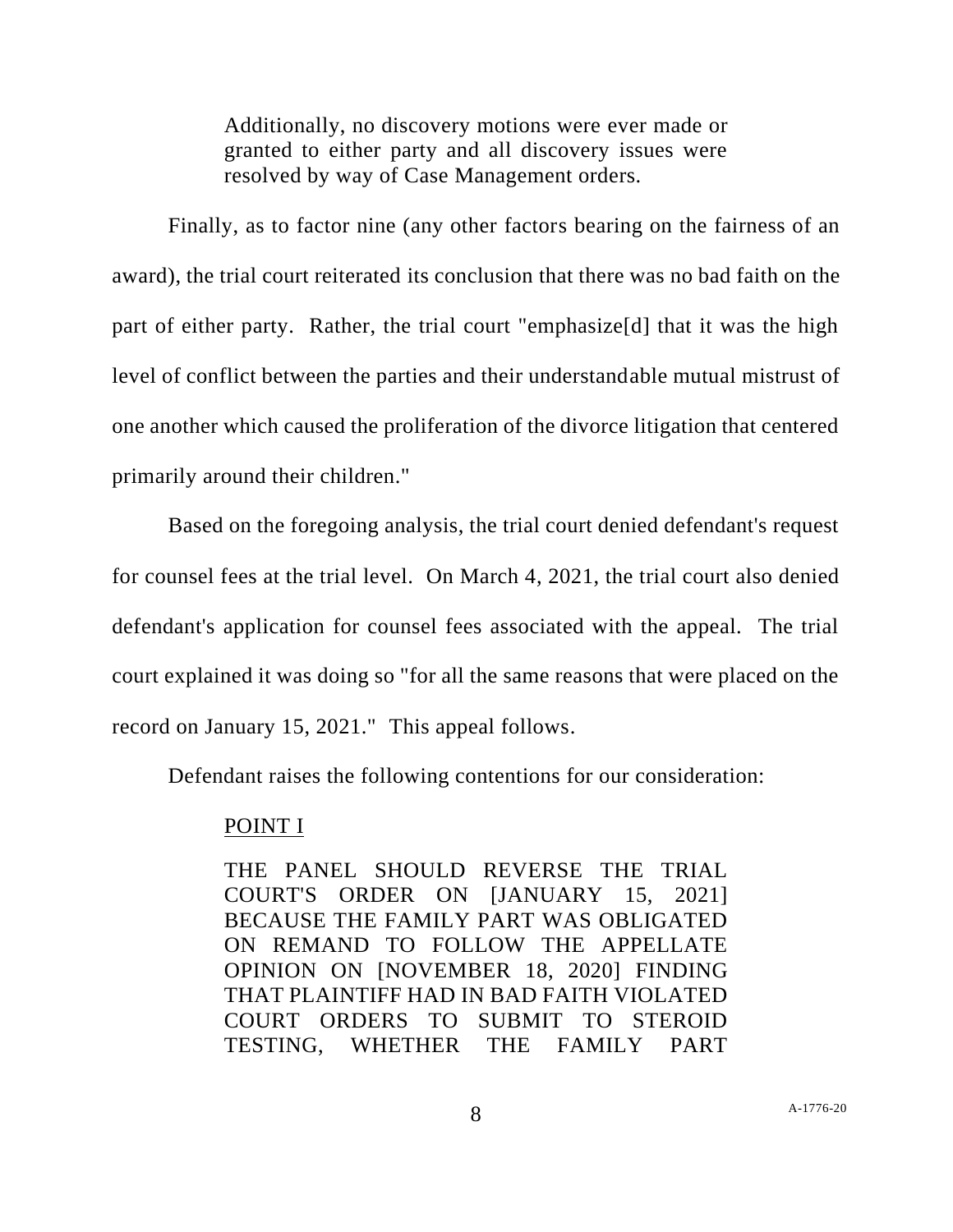AGREED WITH THE APPELLATE OPINION OR NOT.

# POINT II

THE PANEL SHOULD ALSO REVERSE THE TRIAL COURT'S ORDER DENYING DEFENDANT COUNSEL FEES ON REMAND BECAUSE THE FAMILY PART ABUSED ITS DISCRETION IN DENYING DEFENDANT'S APPLICATIONS FOR COUNSEL FEES AGAIN.

# POINT III

THE PANEL SHOULD REVERSE THE TRIAL COURT'S ORDER DENYING AN AWARD OF COUNSEL FEES ON APPEAL BECAUSE THE FAMILY PART FAILED TO MAKE ANY FINDINGS UNDER RULES 5:3-5, 4:23-1, 1:10-3, & N.J.S.A 2A:34-23, AS TO THE PARTIES' CIRCUMSTANCES AT THE TIME OF THE DEFENDANT'S APPLICATIONS FOR FEES & COSTS IN NOVEMBER 2020.

# POINT IV

THE PANEL SHOULD DECIDE THE AMOUNT OF COUNSEL FEES BY EXCERCISING ITS ORIGINAL JURISDICTION TO ENSURE THAT DEFENDANT MAY FINALLY BEGIN TO LITIGATE POST-JUDGMENT DISPUTES ON EQUAL FOOTING WITH PLAINTIFF.

### II.

We begin our analysis by acknowledging the legal principles and standards governing this appeal. N.J.S.A. 2A:34-23 provides, in relevant part: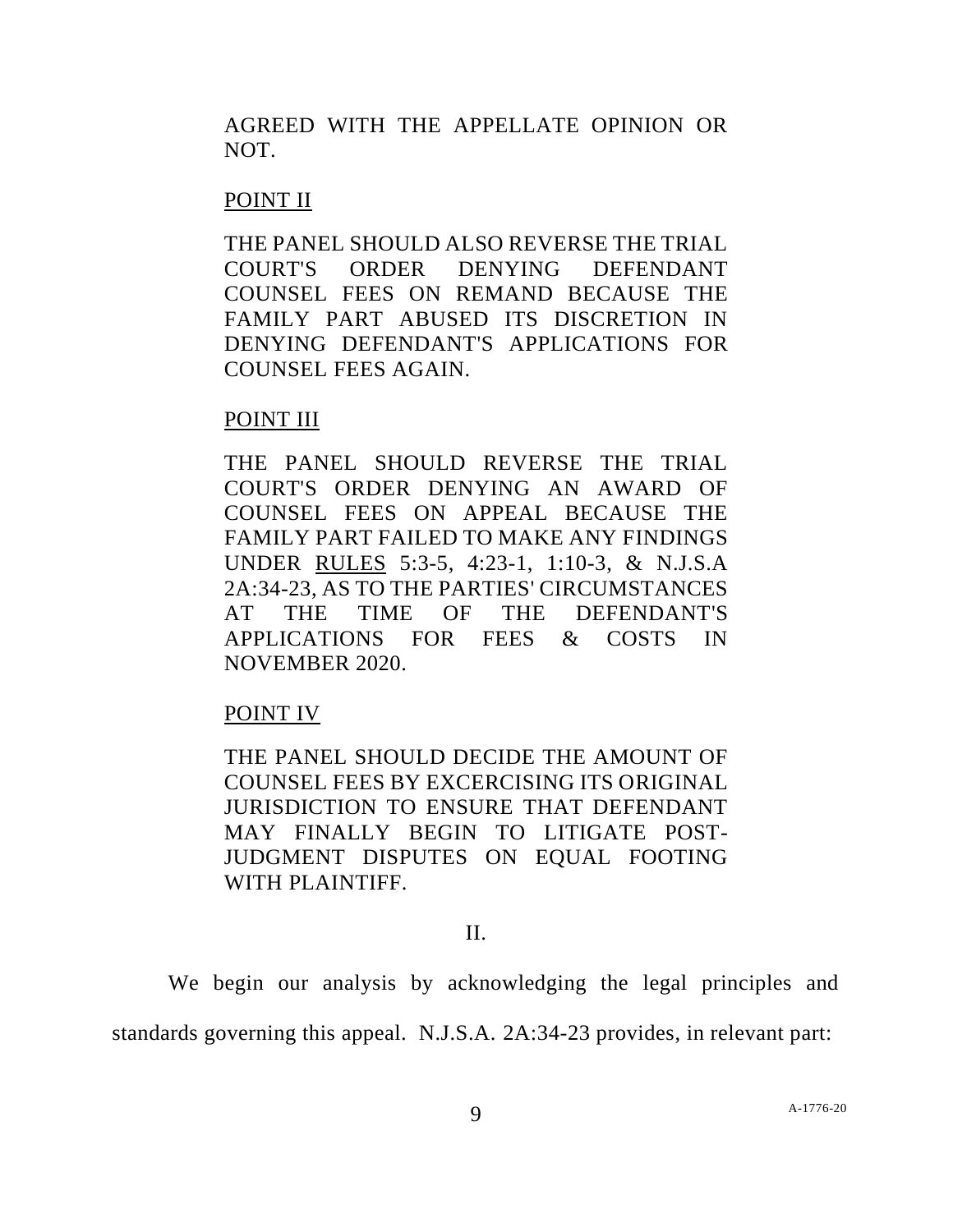Whenever any other application is made to a court which includes an application for pendente lite or final award of counsel fees, the court shall determine the appropriate award for counsel fees, if any, at the same time that a decision is rendered on the other issue then before the court and shall consider the factors set forth in the court rule on counsel fees, the financial circumstances of the parties, and the good or bad faith of either party.

Rule 4:42-9(a)(1), in turn, permits the trial court to award counsel fees in

a family action pursuant to Rule 5:3-5(c), which lists nine factors the trial court

should consider in determining the amount of the fee award. Those are:

(1) the financial circumstances of the parties; (2) the ability of the parties to pay their own fees or to contribute to the fees of the other party; (3) the reasonableness and good faith of the positions advanced by the parties both during and prior to trial; (4) the extent of the fees incurred by both parties; (5) any fees previously awarded; (6) the amount of fees previously paid to counsel by each party; (7) the results obtained; (8) the degree to which fees were incurred to enforce existing orders or to compel discovery; and (9) any other factor bearing on the fairness of an award.

Importantly for purposes of this appeal, the law is well-settled that "[t]he application of these factors and the ultimate decision to award counsel fees rests within the sound discretion of the trial judge." Loro v. Colliano, 354 N.J. Super. 212, 227 (App. Div. 2002) (citing Yueh v. Yueh, 329 N.J. Super. 447, 460 (App. Div. 2000); Guglielmo v. Guglielmo, 253 N.J. Super. 531, 544–45 (App. Div.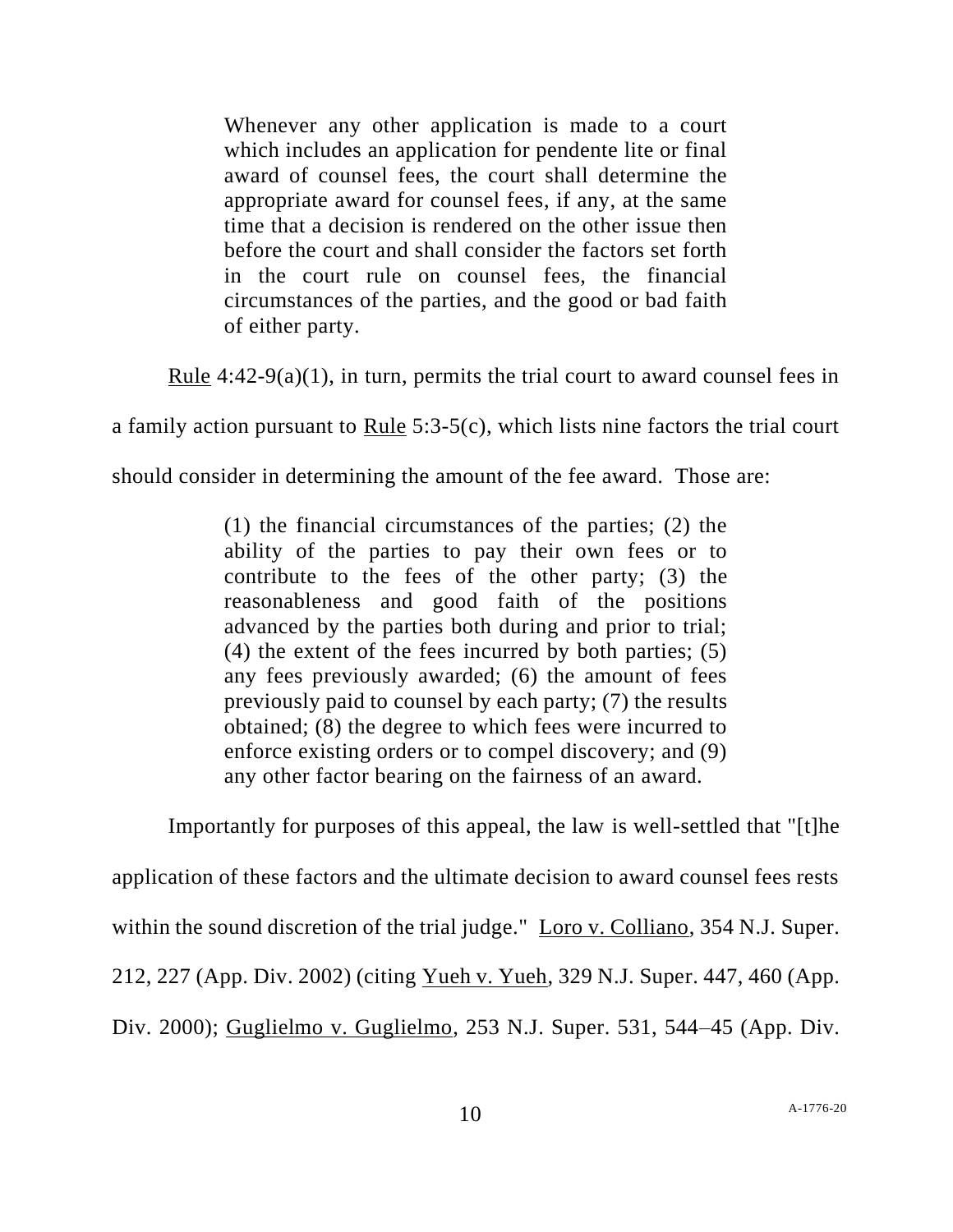1992)). "We will disturb a trial court's determination on counsel fees only on the 'rarest occasion,' and then only because of clear abuse of discretion." Strahan v. Strahan, 402 N.J. Super. 298, 317 (App. Div. 2008) (quoting Rendine v. Pantzer, 141 N.J. 292, 317 (1995)).

An abuse of discretion occurs when a trial court makes "findings inconsistent with or unsupported by competent evidence," utilizes "irrelevant or inappropriate factors," or "fail[s] to consider controlling legal principles." Elrom v. Elrom, 439 N.J. Super. 424, 434 (App. Div. 2015) (citations omitted). An abuse of discretion is also demonstrated if the court fails to consider "all relevant factors" or its decision "amounts to a clear error in judgment." Masone v. Levine, 382 N.J. Super. 181, 193 (App. Div. 2005) (citing Flagg v. Essex Cnty. Prosecutor, 171 N.J. 561, 571 (2002)).

Furthermore, we will not disturb the trial court's factual findings unless they are "so manifestly unsupported by or inconsistent with the competent, relevant and reasonably credible evidence as to offend the interests of justice." Ricci v. Ricci, 448 N.J. Super. 546, 564 (App. Div. 2017) (quoting Elrom, 439 N.J. Super. at 433). Challenges to legal determinations, in contrast, are subject to de novo review. Id. at 565 (citing Reese v. Weis, 430 N.J. Super. 552, 568 (App. Div. 2013)).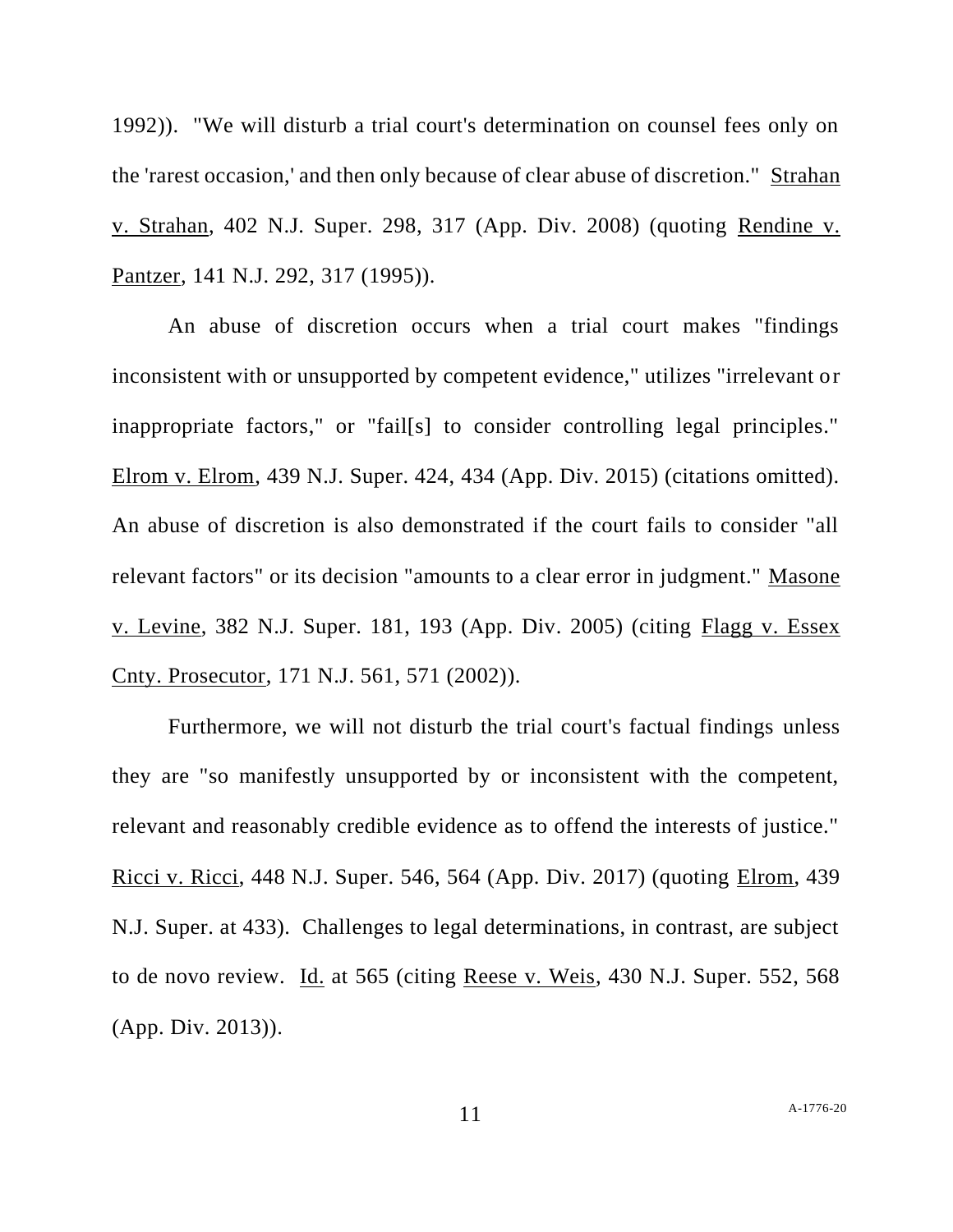Pursuant to N.J.S.A. 2A:34-23, a court reviewing an application for counsel fees must consider "the good or bad faith of either party." That statute "in unmistakable terms authorizes a trial court to take into consideration the good or bad faith of the party against whom counsel fees are sought to be assessed." Kothari v. Kothari, 255 N.J. Super. 500, 513 (App. Div. 1992); see also R. 5:3-5(c)(3). A party acts in bad faith, for example, when he or she disregards court orders and fails to make discovery. See Yueh, 329 N.J. Super. at 460–61.

Because the determination of whether and to what extent a party has acted in bad faith is important to the ultimate determination as to whether to award counsel fees, the relative economic positions of the parties are less significant if one of the parties has acted in bad faith. Id. at 461 (quoting Kelly v. Kelly, 262 N.J. Super. 303, 307 (Ch. Div. 1992)). That is so because the fee award serves to "protect the innocent party from unnecessary costs" by imposing those costs on the party acting in bad faith. Ibid.

### III.

We first address defendant's contention that the trial court did not follow our remand instructions. Specifically, defendant argues that we had directed the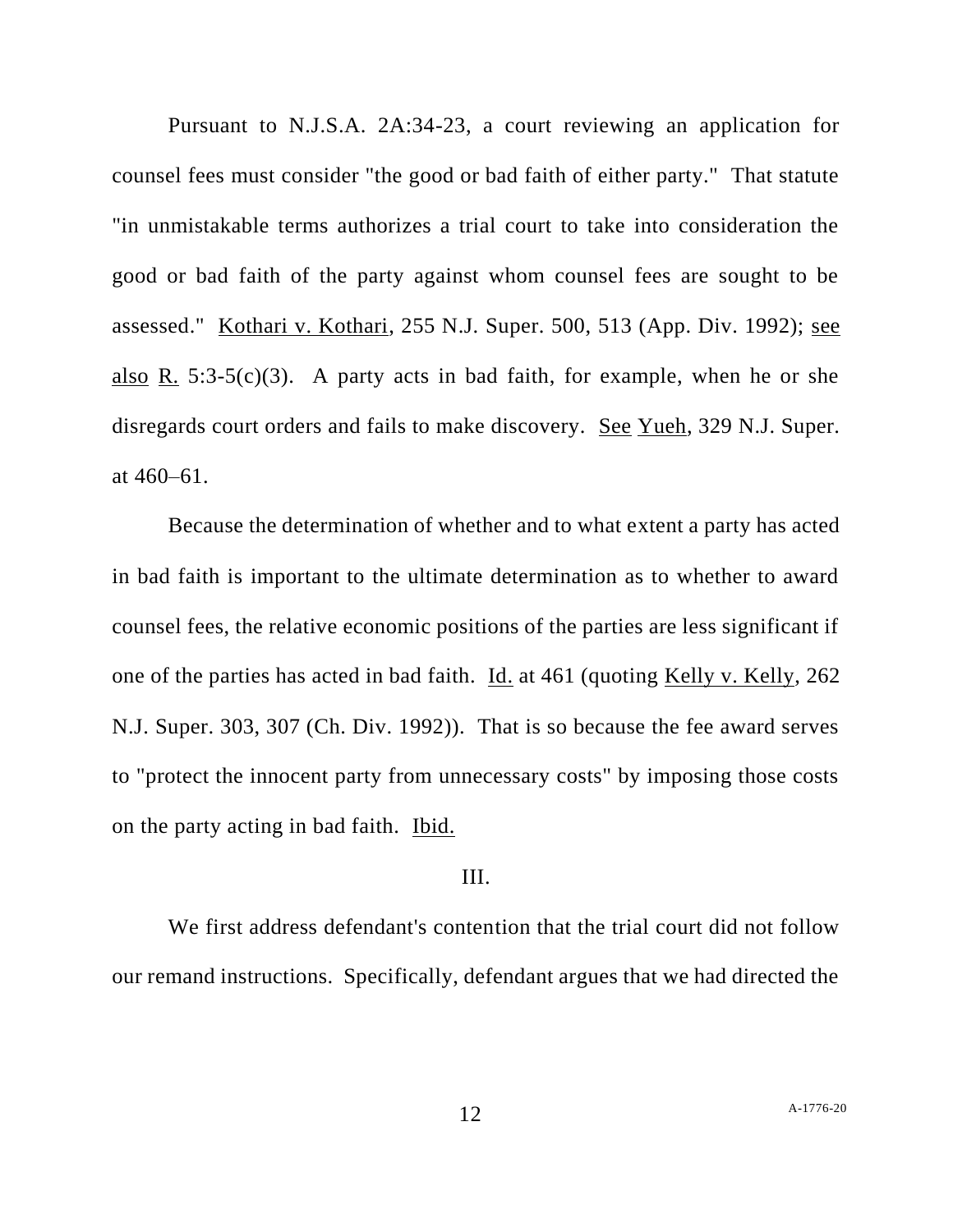trial court to find that plaintiff acted in bad faith. We disagree with defendant's interpretation of our prior opinion.

In reaching this conclusion, we recognize that "[i]t is beyond dispute that a trial judge has the responsibility to comply with pronouncements of an appellate court." Tomaino v. Burman, 364 N.J. Super 224, 232 (App. Div. 2003). On remand, a trial court must follow the mandate of an appellate court. Id. at 233 (quoting Jersey City Redev. Agency v. The Mack Props. Co. No. 3, 280 N.J. Super. 553, 562 (App. Div. 1995)). A "trial court has no discretion when a mandate issues from an appellate court. It simply must comply." Ibid. (citing In re Plainfield-Union Water Co., 14 N.J. 296, 303 (1954)). That is so even when a trial court determines that the appellate court's decision was "manifestly erroneous." Ibid.

In this instance, although our prior opinion suggested that plaintiff had acted in bad faith at various points in this vexatious litigation, we do not interpret our remand instructions to require the trial court to find bad faith on the part of plaintiff, as defendant now suggests. Rather, we interpret our remand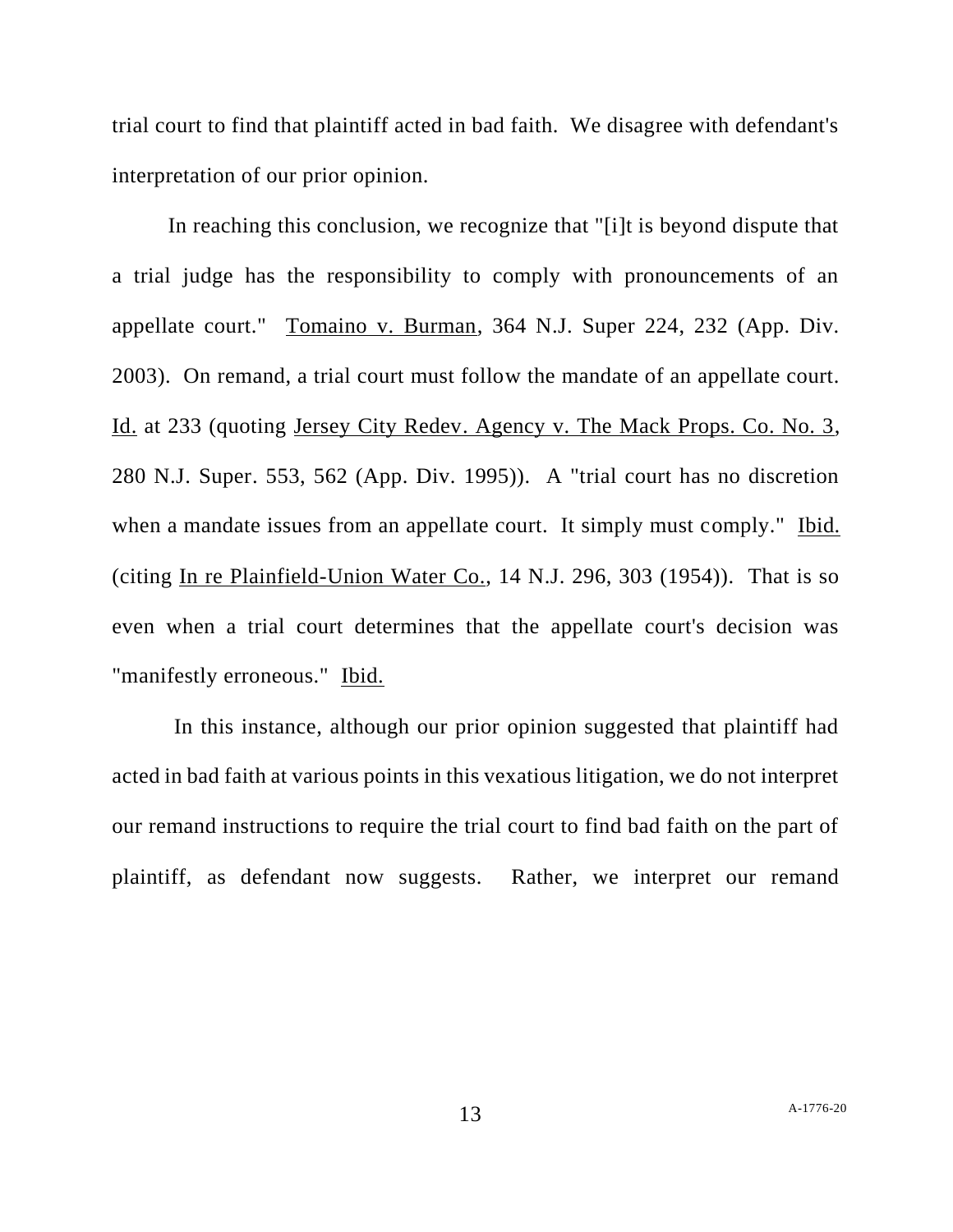instructions to require the trial court to consider plaintiff's conduct as part of the totality of the circumstances for determining whether to award counsel fees.<sup>2</sup>

The critical question before us is whether the trial court followed our remand instructions: "the [trial] court shall consider plaintiffs conduct that led to the June 2017 motion, his prior conduct, the motion practice that resulted, and the reasonableness of the fees sought, along with the other pertinent factors, based on the motion record. The court shall issue its decision within thirty days."

After carefully reviewing the court's comprehensive oral opinion, we are satisfied that, on remand, the trial court carefully reexamined the three specific factors we took issue with—factors three, five, and eight pursuant Rule 5:3- 5(c)—and also made findings pursuant to Rules 4:23-1 and 1:10-3, which the trial court had not previously examined. We are thus satisfied the trial court on remand complied with our instructions by addressing the deficiencies in its prior ruling that led us to remand the case.

<sup>&</sup>lt;sup>2</sup> We add that even if we were to assume for purposes of argument that the trial court was obligated to accept our suggestion that plaintiff had acted in bad faith, although that is an important circumstance, the trial court retained its discretion to deny counsel fees considering the totality of relevant circumstances. See Loro, 354 N.J. Super. at 227 ("The ultimate decision to award counsel fees rests within the sound discretion of the trial judge.").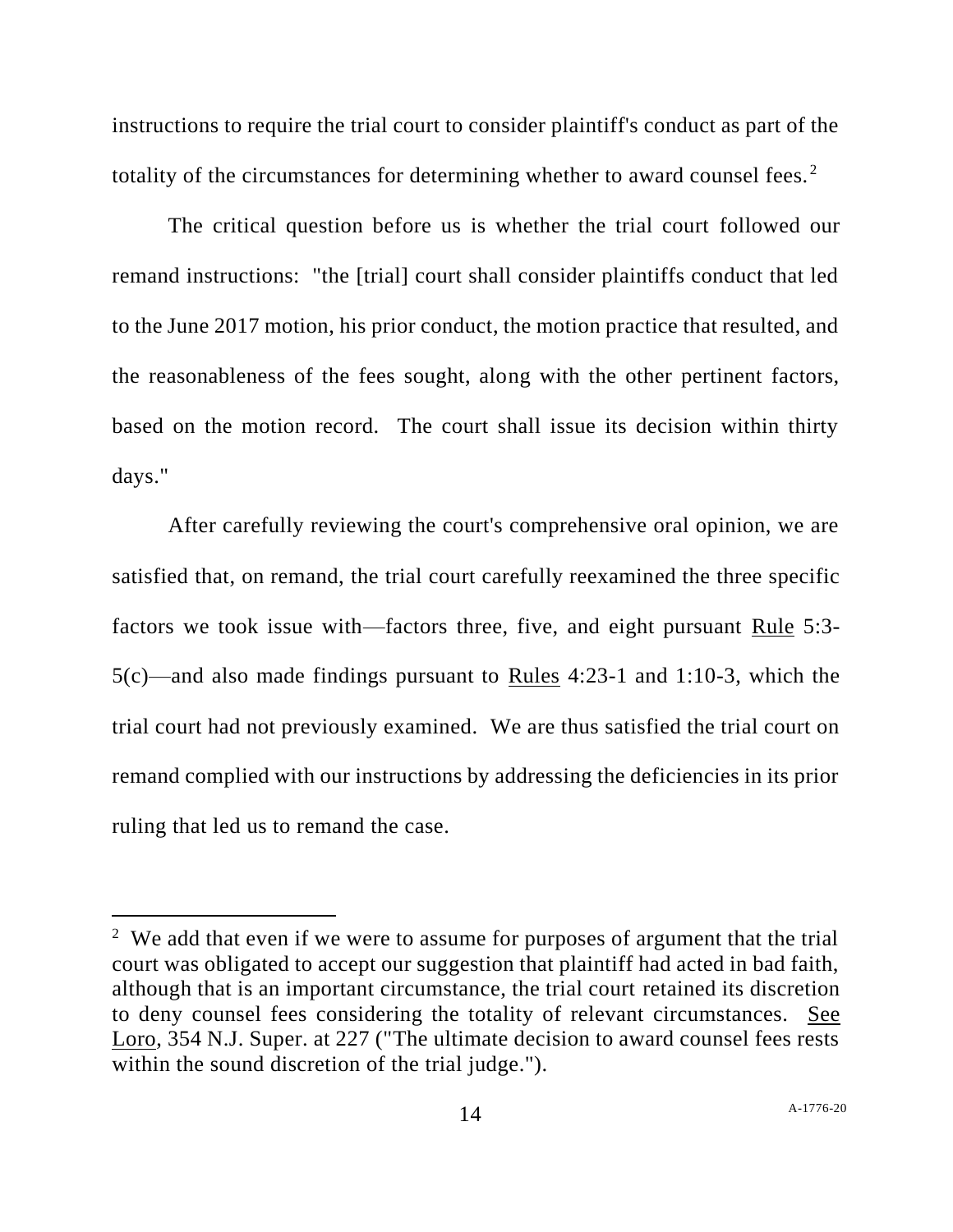As to the trial court's reevaluation of factor 8 (fees incurred to enforce existing orders or to compel discovery), the trial court found that

> other than defendant's application to enforce the restraints prohibiting both parties from posting their children's photos on social media that was denied on November 3rd, 2017 there were no other application to enforce court orders as against either party.

> Additionally, no discovery motions were ever made or granted to either party and all discovery issues were resolved by way of Case Management orders.

We acknowledge that this finding is contrary to our prior observation that "[w]ithout question, the counsel fees incurred by defendant related in large part to enforcing prior orders and obtaining discovery." F.J.C., No. A-5007-18, slip op. at 14. For purposes of determining whether the trial court complied with our remand instructions, we reiterate and stress that the trial court was obligated only to consider the motion practice in its analysis, not to parrot our characterization of that practice.

Finally, with respect to defendant's contention that the trial court did not comply with our remand instructions, we note that the trial court on remand considered Rules 4:23-1 and 1:10-3. As we noted in our prior decision, those rules provide an independent basis for awarding counsel fees, specifically in situations where a party is forced to compel discovery or where a party does not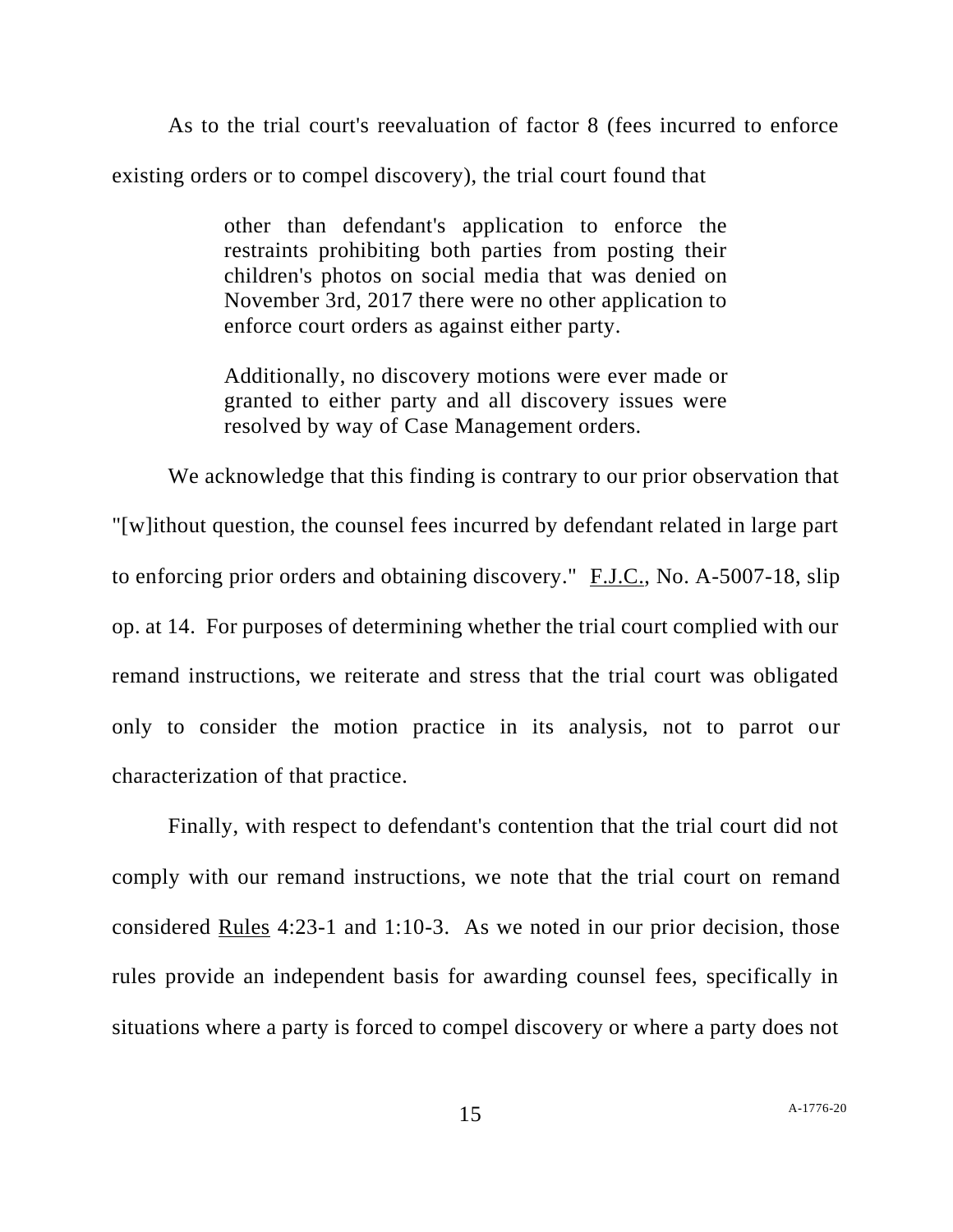comply with an order or judgment. F.J.C., No. A-5007-18, slip op. at 14–15. The trial court on remand concluded that neither rule applied because the record did not support a finding that defendant was compelled to move for discovery due to plaintiff's refusal to provide discovery or that plaintiff was under an obligation to submit to steroid testing.

The trial court also determined that applications for relief were made by both parties at various stages of the litigation. For example, the trial court specifically noted that the plaintiff did not continuously oppose defendant's custody and parenting applications to increase attorney's fees, but rather did so out of "valid concerns for the safety of their children" because defendant admitted to having a relapse and needing to return to a rehabilitation center. Regarding defendant's June 2017 motion, the trial court stated that defendant did not provide anything "strikingly new in her order to show cause than that which was previously presented to the [c]ourt in August of 2016 when the [c]ourt determined that there was insufficient evidence to warrant compelling the plaintiff to submit to blood and urine steroid testing." The trial court further stated that

> [t]he only thing that changed between August 2016 and June 2017 was that defendant now claims that she learned in June of 2017 that plaintiff had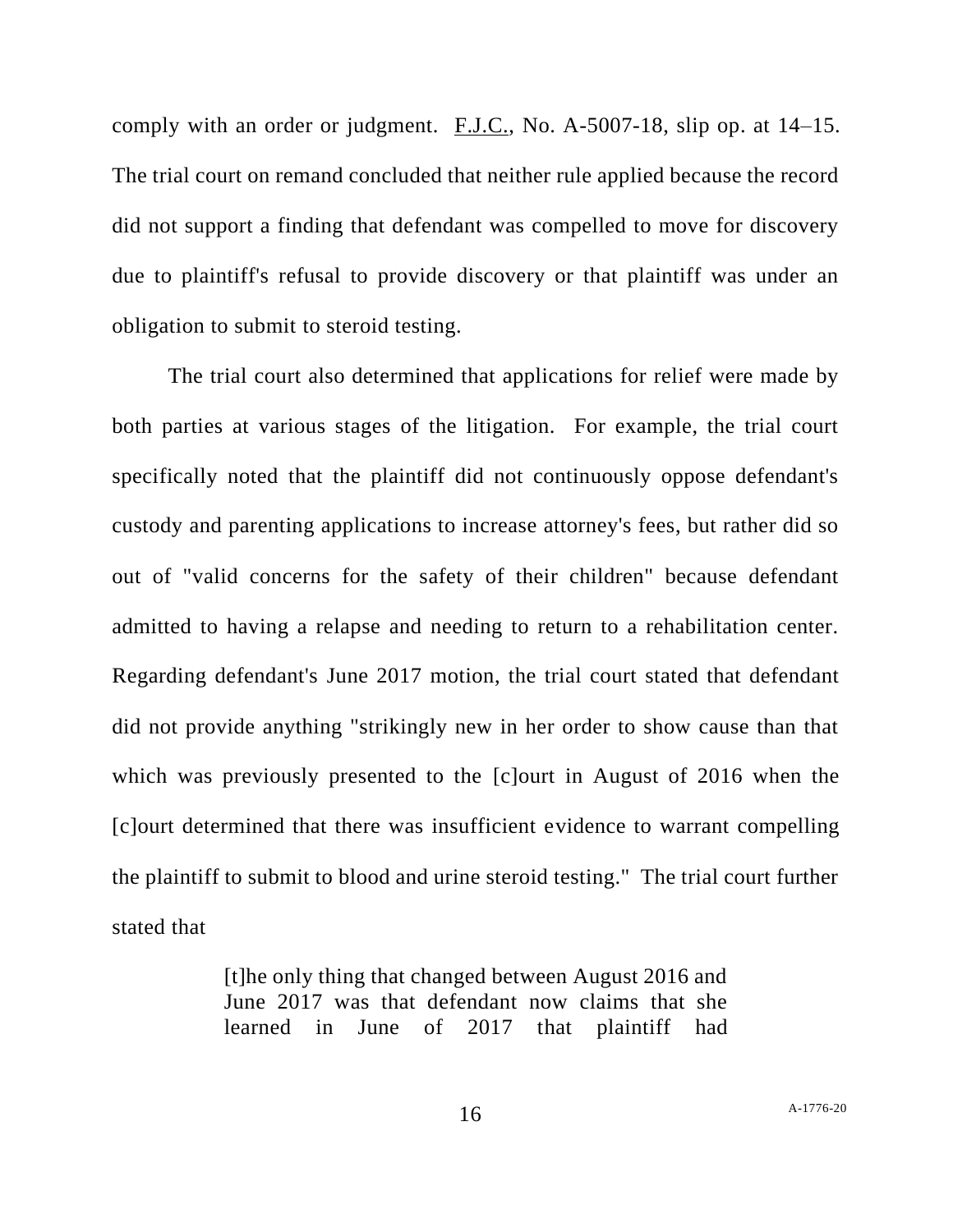misrepresented to the [c]ourt in August of 2016 that he was tested for steroids, . . . "as a police officer."

However, this fact in [and] of itself still did not establish that the plaintiff was, therefore, abusing steroid drugs. The plaintiff throughout the litigation maintained that defendant was very aware of the fact that he suffered from a hormone deficiency and had been prescribed testosterone and Arimidex for many years. The fact that the plaintiff orally misrepresented on one occasion on a motion before the [c]ourt that he was tested for steroids, quote, "as a police officer," end quote, did not compel the conclusion that the plaintiff was being evasive or had failed to comply with discovery or other court orders as the plaintiff suggested in her order to show cause application and in her present motion.

In considering this information for the purpose of determining counsel fees, the trial court determined that "[t]he drug testing that was ordered on June 14th, 2017 and on August 17, 2017 was ordered with the consent of the plaintiff who despised defendant's persistent allegations and demands. [Defendant] [a]ppeared to simply want to put the issue to rest."

While we might not have reached the same conclusion were it our decision to make in the first instance, we are satisfied that the trial court's detailed and comprehensive discussion of the motions practice satisfied our remand instruction for the court to make findings pursuant to Rules 4:23-1 and 1:10-3.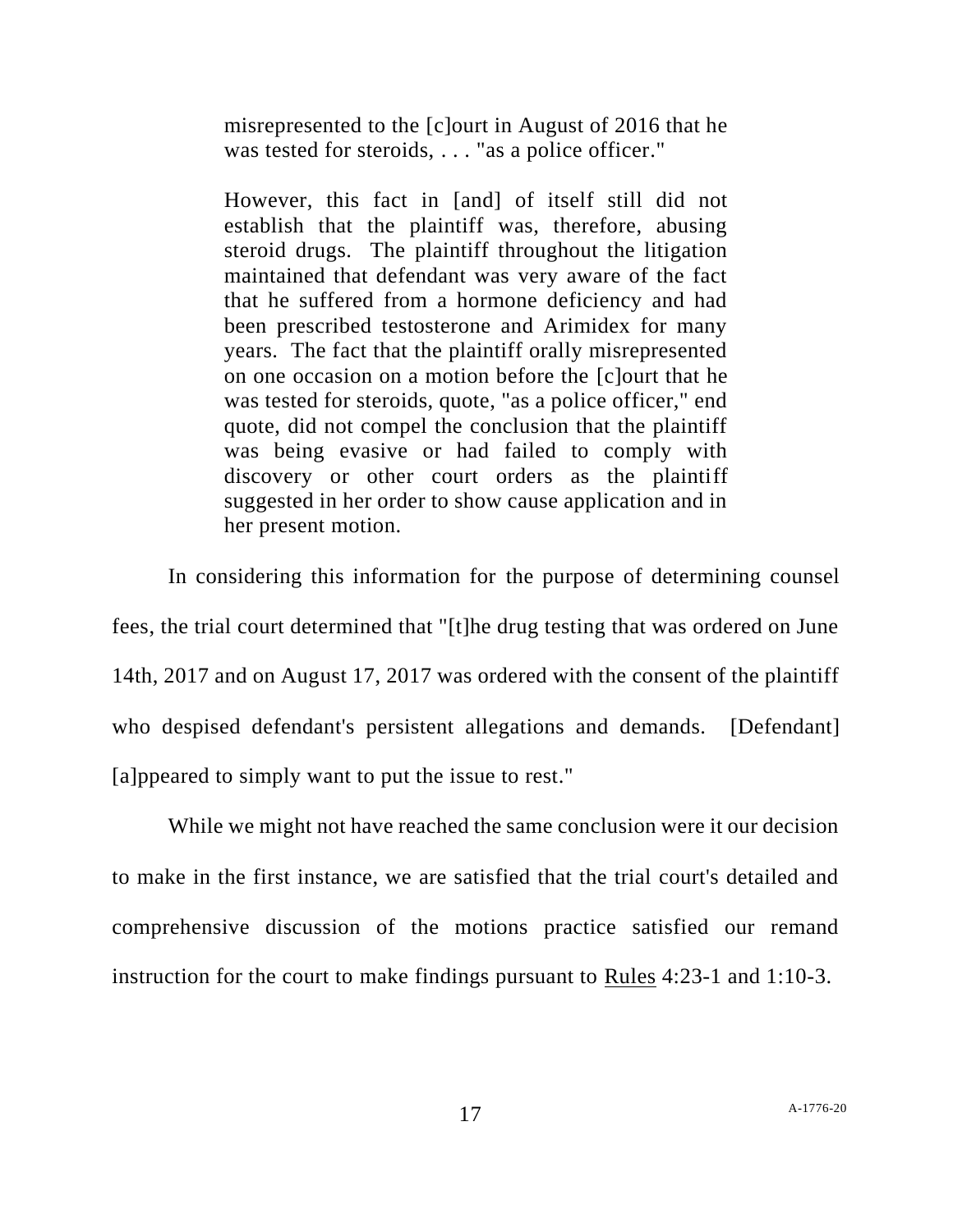In sum, we are satisfied that trial complied with the letter and spirit of the remand instructions set forth in our prior opinion.

### IV.

We next address defendant's contention that the trial court on remand again abused its discretion in balancing the nine factors set forth by Rule 5:3- 5(c). We note that, in our prior opinion, we expressed concern only with the trial court's analysis of factors three, five, and eight, as well as the trial court's failure to consider Rules 4:23-1 and 1:10-3. We did not hold that the court had abused its discretion with respect to its consideration of the other Rule 5:3-5(c) factors. Nonetheless, on remand, the trial court reconsidered all nine factors rather than limiting its review to those factors that we held were not adequately addressed in its initial ruling. That was entirely appropriate since the enumerated factors are not mutually exclusive and because the decision to award counsel fees must be based on the totality of the relevant circumstances. In the present appeal, defendant challenges the trial court's findings with respect to those other factors. We next address those specific contentions.

As to factor one (financial circumstances of the parties), defendant argues that the trial court failed to properly account for the income disparity between the two parties. However, while "a disparity in income often suggests some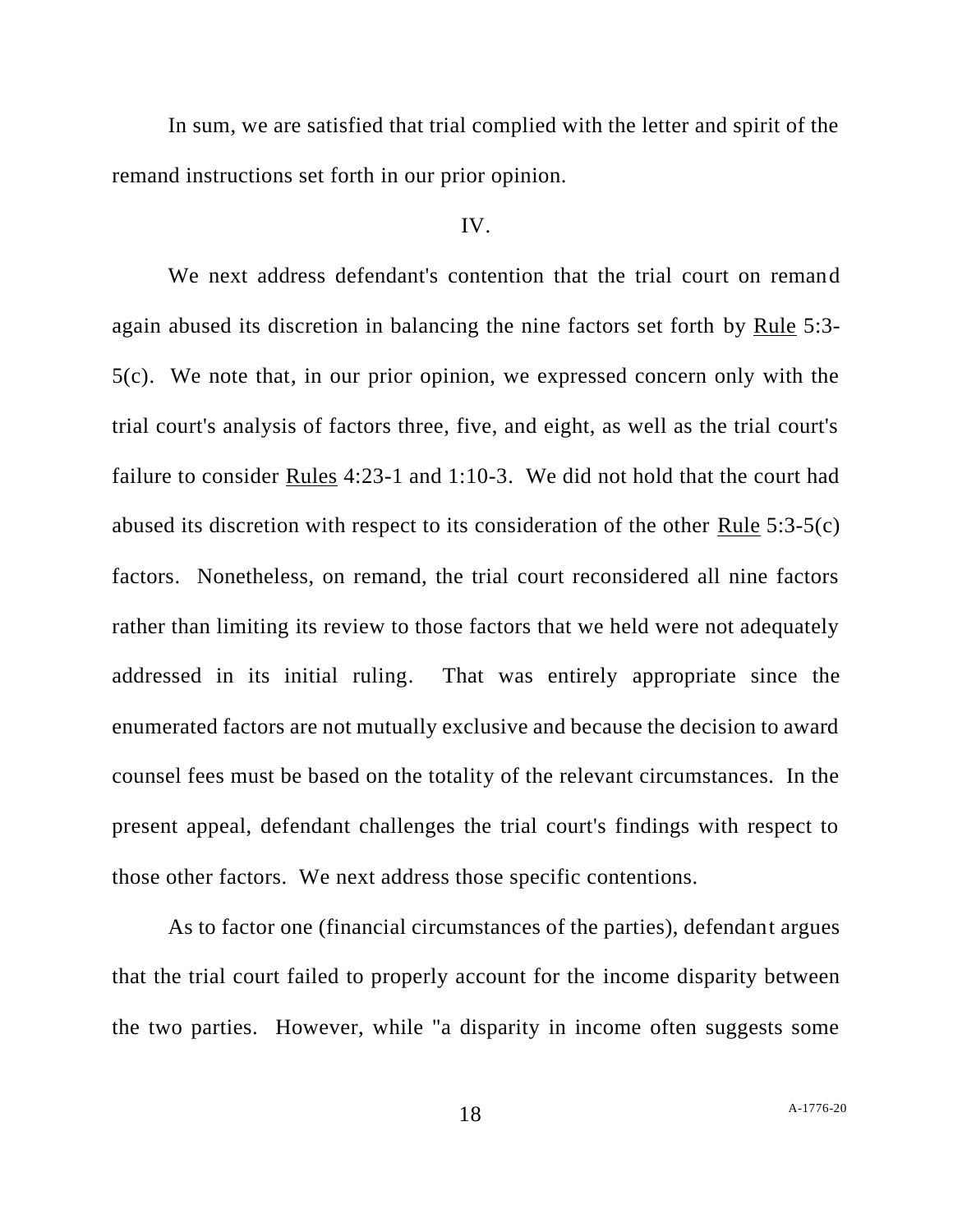entitlement to a fee allowance," J.E.V. v. K.V., 426 N.J. Super. 475, 494 (App. Div. 2012), "the ultimate decision to award counsel fees rests within the sound discretion of the trial judge." Loro, 354 N.J. Super. at 227 (citing Yueh, 329 N.J. Super. at 460). In other words, a disparity in income does not categorically require that the lower-income party is entitled to a fee allowance.

Here, the trial court determined that "the parties['] financial circumstances appear to be relatively comparable" accounting for the fact that "they each had considerable debt and expenses when compared to their respective incomes." While defendant certainly has a lower income relative to plaintiff, $3$  the trial court determined that defendant does not have the same expenses. The trial court noted that plaintiff had to relocate and borrow additional funds to fulfill his obligations under the FJOD and MSA. The trial court further stressed that plaintiff had to begin representing himself because he could not pay his own attorney's fees. Defendant, on the other hand, was living with her parents and was still represented by counsel. We are satisfied that the trial court properly considered relevant evidence in determining that the parties' financial

<sup>&</sup>lt;sup>3</sup> Defendant also relies on Winegarden v. Winegarden, 316 N.J. Super. 52 (App. Div. 1998), which addressed when the disparity in income levels is substantial. That case is distinguishable. In Winegarden, defendant agreed to pay plaintiff's counsel fees in the settlement agreement. Id. at 57.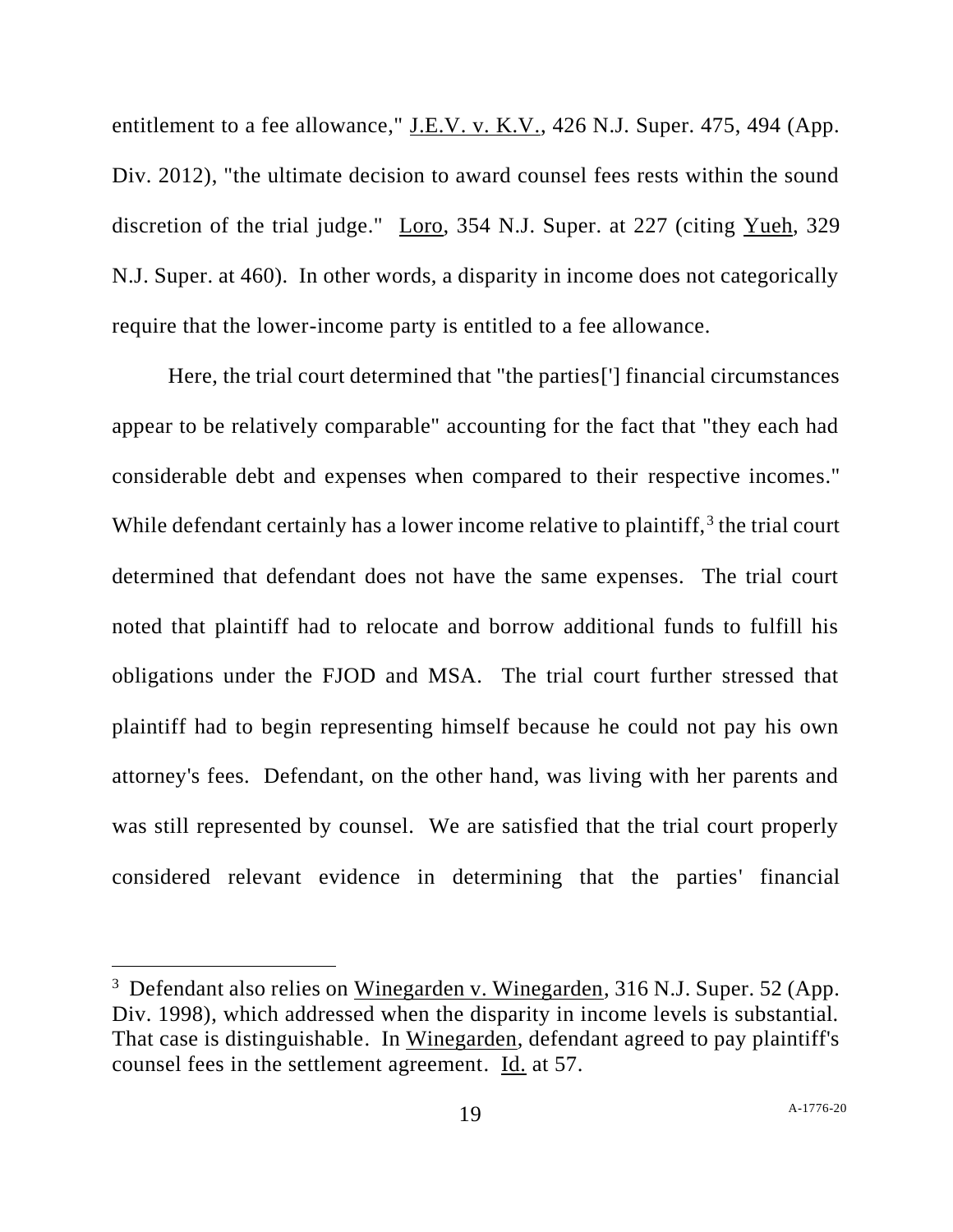circumstances were relatively comparable and did not abuse its discretion in concluding that factor one did not militate in defendant's favor.

Regarding factor two (ability of the parties to pay their own fees or to contribute to the fees of other party), defendant argues that the trial court erred when evaluating this factor because (1) the expenses were described in vague and general terms, (2) plaintiff failed to supply a Case Information Statement (CIS) as required pursuant to Rules 5:7-2 and 5:5-2, and (3) the trial court failed to infer that plaintiff had a greater ability to pay fees. See D.H. v. D.K., 251 N.J. Super. 558, 564 (App. Div. 1991) (noting that "[i]n light of plaintiff's decision not to submit highly relevant financial information to the trial court, his greater ability to underwrite the litigation expenses may be inferred.").

Defendant relies on Gordon v. Rozenwald for the proposition that the trial court described its findings vaguely or in general terms. 380 N.J. Super. 55, 77 (App. Div. 2005). In that case, we concluded that the trial court erred in not making specific findings as to the marital standard of living. Ibid. We emphasized that the trial judge in that case had access to a report prepared by a court appointed expert but failed to make proper findings in light of that report. Ibid. Nor did the trial court in Gordon provide reasons for rejecting the report or not utilizing it. Ibid.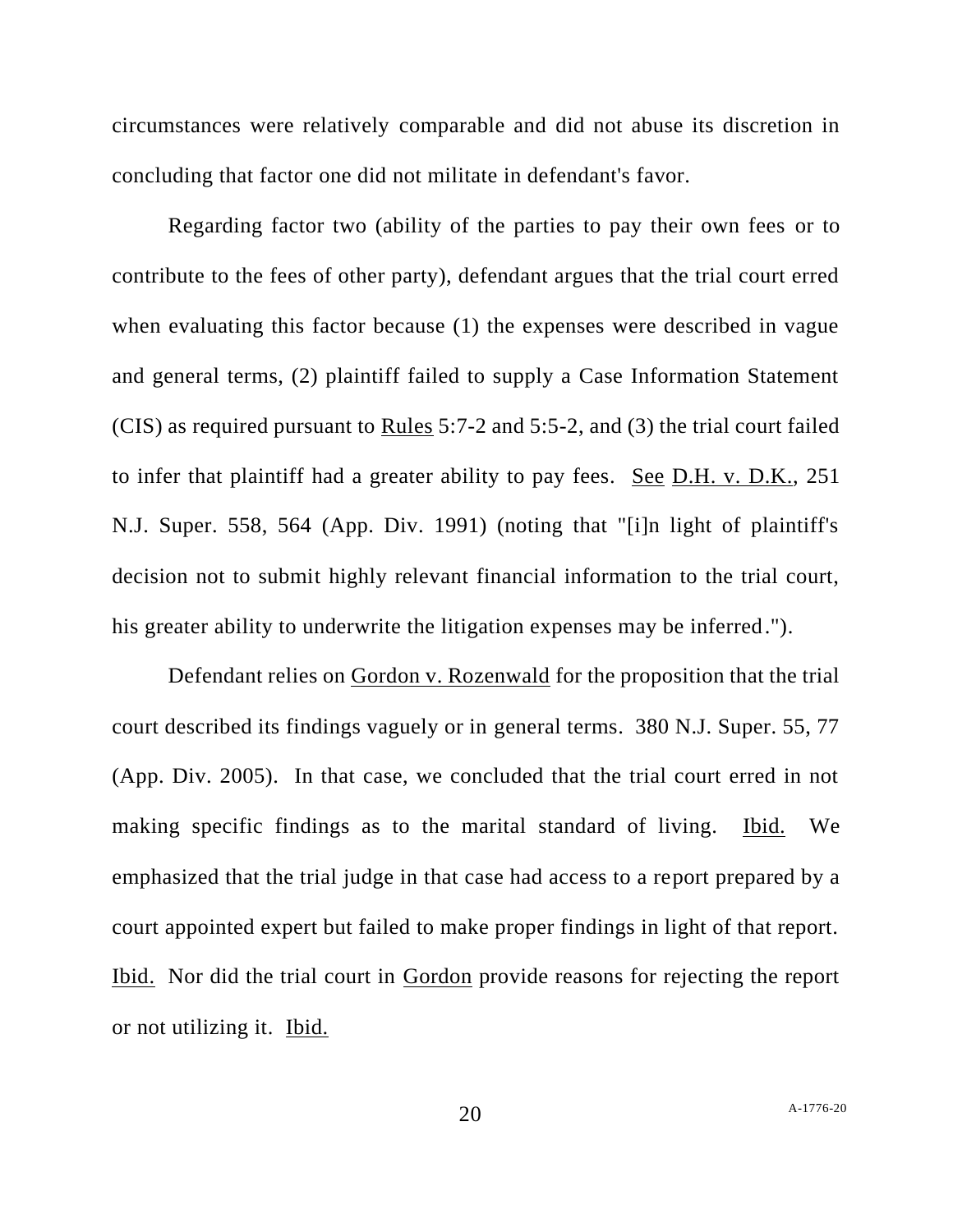The present case is distinguishable. For one thing, the trial court did not have the benefit of a detailed expert report as in Gordon. The trial court in this matter should not be expected to make findings with the level of detail that had been presented in the expert report in Gordon. We are satisfied that the trial court made sufficiently specific findings. As we have already explained, the trial court recognized the income disparity but also accounted for the fact that plaintiff had higher expenses and could no longer pay his own counsel fees, resulting in self-representation. On the record before us, we have no basis to second-guess the trial court's conclusion that "[n]either party appears to be financially able to pay their own fees, much less to contribute to the fees of the other party."

In reaching this conclusion, we acknowledge that plaintiff failed to submit a CIS. The trial court acknowledged this as well but declined to infer that plaintiff had a greater ability to underwrite the litigation expenses. <u>See D.H.</u>, 251 N.J. Super. at 564. We see no abuse of discretion in declining to draw that inference, especially in view of defendant's inability to pay for his own legal representation.

In D.H., we determined "the record [was] silent regarding plaintiff's income, assets and liabilities." Ibid. Here, conversely, the trial court knew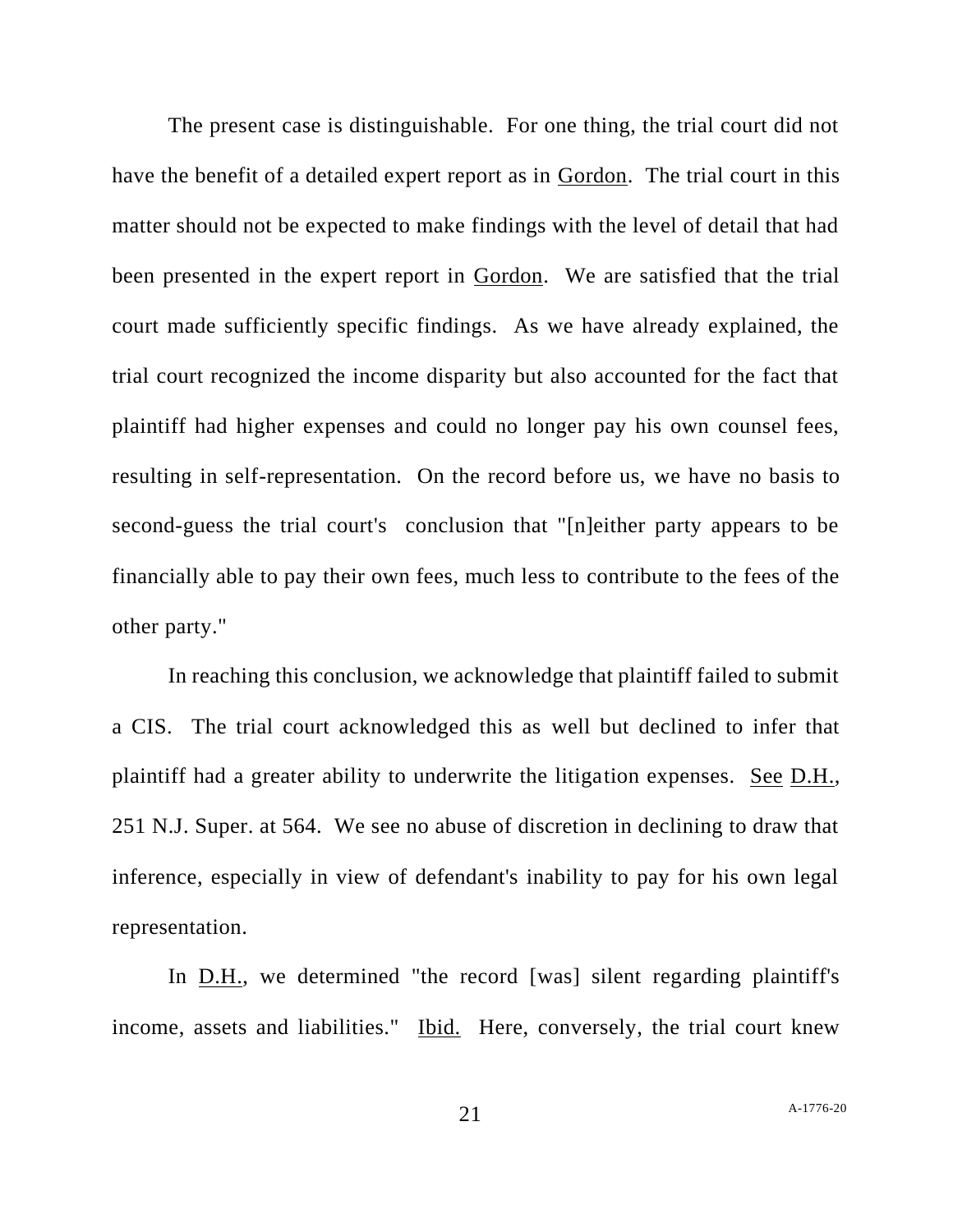plaintiff's salary and other relevant information. We add that we did not previously find an abuse of discretion in the trial court's evaluation of factor two, which explicitly acknowledged plaintiff's failure to submit a CIS. We see no reason to reach a different conclusion now.

Regarding factor four (extent of fees incurred by the parties), the defendant argues that the trial court did not analyze the reasonableness of fees incurred. In making that argument, defendant relies on J.E.V. v. K.V., for the proposition that "[i]n fashioning an attorney fee award, the judge must determine the 'lodestar,' which equals the number of hours reasonably expended multiplied by a reasonable hourly rate." 426 N.J. Super. at 493. Defendant further contends that the trial court erred in relying on plaintiff's uncertified claims about his own attorney's billing.

We believe defendant's reliance on J.E.V. is misplaced. The "lodestar" principle is used to determine the <u>amount</u> of a fee award, not whether to award counsel fees. Having determined that neither party was entitled to a fee award accounting for the other factors, there was no need for the court to make a specific calculation applying the rule in J.E.V.

Relatedly, as to factor six (amount of fees paid to counsel by each party), the trial court stated: "[d]efendant paid . . . \$21,362.50 toward her counsel fees.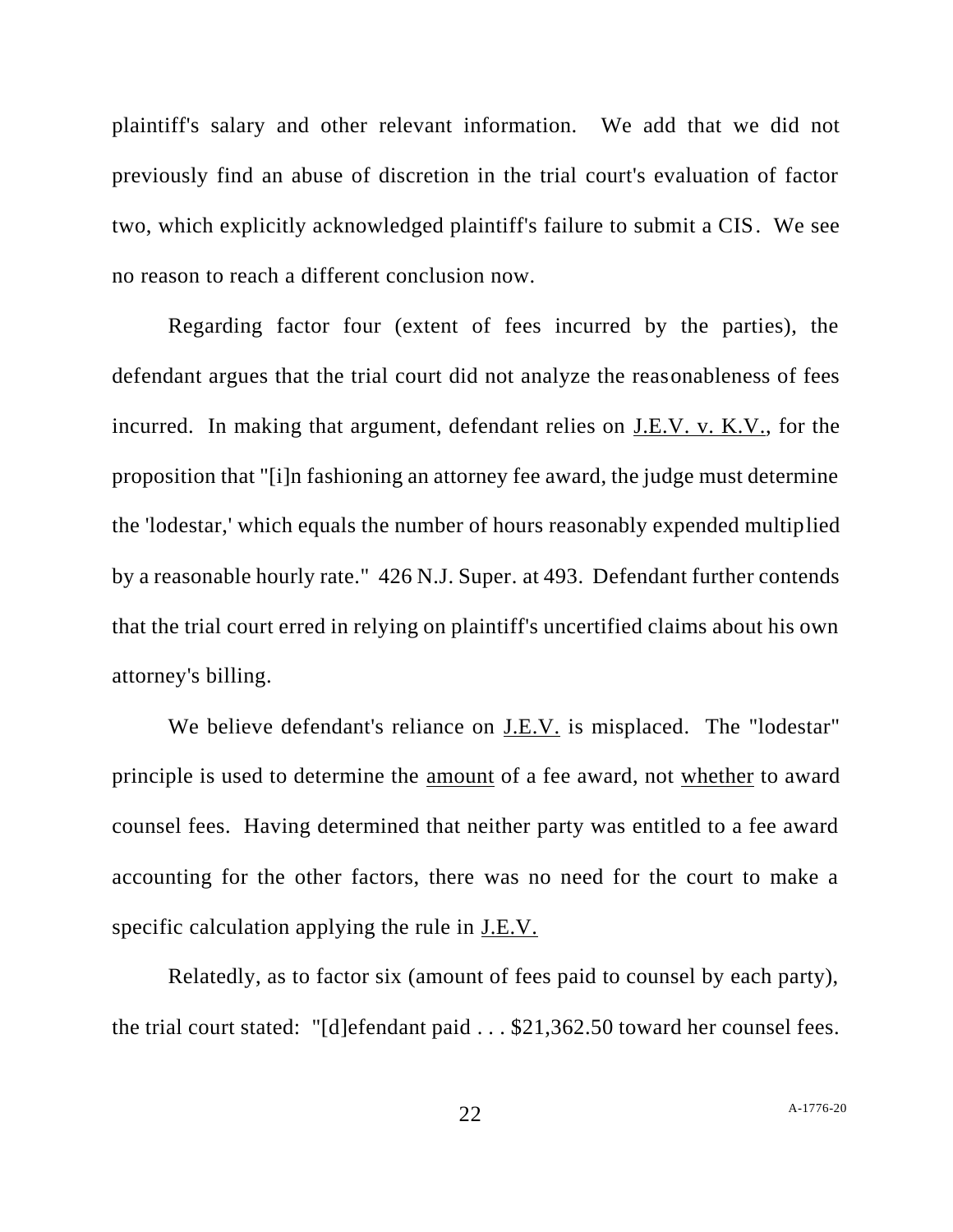The amounts of counsel fees paid by plaintiff to his former counsel is unknown." This incomplete statement would seem to be insufficient to determine whether this factor favors defendant or plaintiff. We note, however, that the court on remand applied the same analysis it had used in its initial ruling and we found no abuse of discretion as to this factor. We decline to do so now and note that any deficiencies with respect to the analysis of this factor would not change the final result, considering the other relevant circumstances that the trial court found that militate against awarding counsel fees. We see no purpose in protracting this litigation further by remanding for the court to make a more complete finding as to the amount of counsel fees plaintiff paid his former attorney.

As to factor seven (results obtained), defendant argues that the resolution of this case was not a result of voluntary and good faith negotiations. The trial court found to the contrary that "[s]ignificantly[,] resolution or finality was accomplished as a result of the parties' voluntary and good faith negotiations which resulted in the parties['] MSA that was incorporated into the [F]JOD dated May 15, 2018." We defer to the determination made by the trial court.

Finally, as to factor nine (any other factor bearing on the fairness of an award), defendant argues that the trial court should have considered additional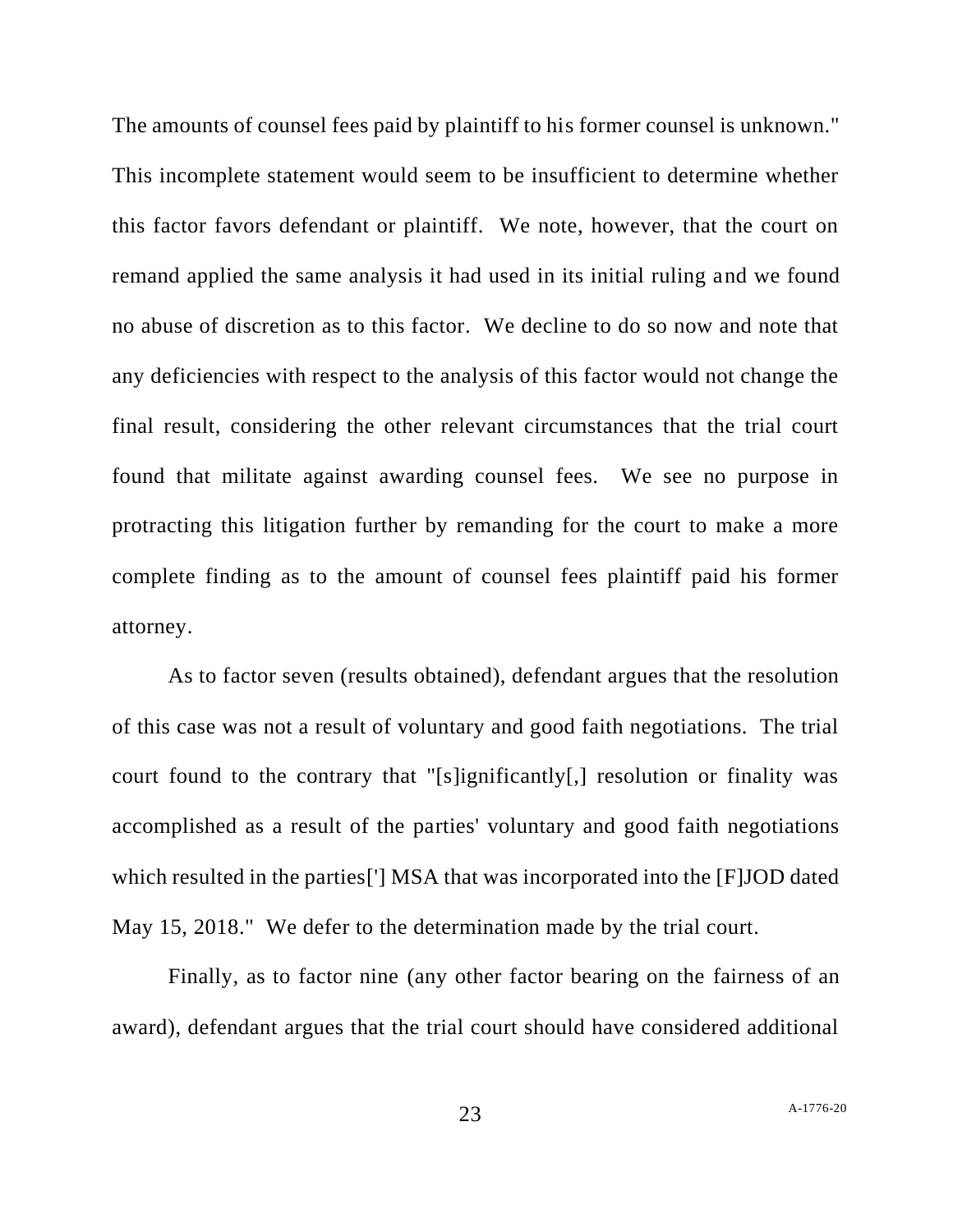information, such as the claim that plaintiff recorded oral settlement discussions in the courthouse and entered the courthouse in an entrance reserved for court personnel as an intimidation tactic. We do not believe the trial court abused its discretion by failing to address these allegations.

In sum, we are satisfied that in applying the relevant factors, the trial court relied on credible evidence in the record, see Ricci, 448 N.J. Super. at 564, and did not abuse its discretion, see Loro, 354 N.J. Super. at 227 (citing Yueh, 329 N.J. Super. at 460) ("The application of these factors and the ultimate decision to award counsel fees rests within the sound discretion of the trial judge.").

### V.

We next address defendant's contention that the trial court erred in denying attorney's fees associated with the appeals process. Specifically, defendant argues that the trial court did not consider Rules 5:3-5, 4:23-1, 1:10- 3, and N.J.S.A. 2A:34-23. Those arguments lack sufficient merit to warrant further discussion in view of the determinations we have already made in this opinion. <u>See R.</u> 2:11-3(e)(1)(E). We reiterate that the trial court complied with our remand instructions and did not abuse its discretion in analyzing the relevant factors. Those findings also support the trial court's decision not to award attorneys' fees associated with the appeals process.